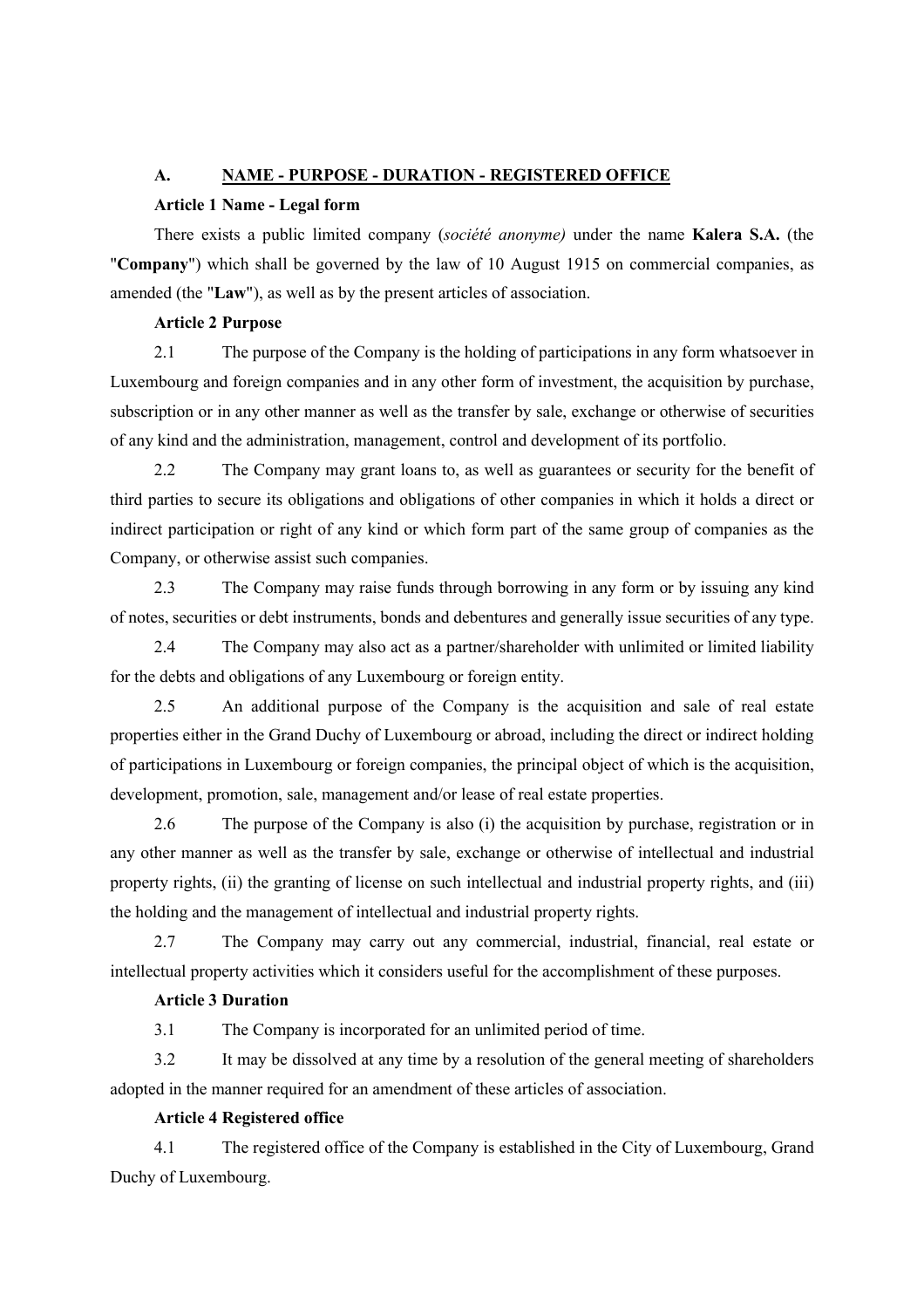4.2 The board of directors may transfer the registered office of the Company within the same municipality or to any other municipality in the Grand Duchy of Luxembourg and, if necessary, subsequently amend these articles of association to reflect such change of registered office.

4.3 Branches or other offices may be established either in the Grand Duchy of Luxembourg or abroad by a resolution of the board of directors.

4.4 In the event that the board of directors determines that extraordinary political, economic or social circumstances or natural disasters have occurred or are imminent that would interfere with the normal activities of the Company at its registered office, the registered office may be temporarily transferred abroad until the complete cessation of these extraordinary circumstances; such temporary measures shall not affect the nationality of the Company which, notwithstanding the temporary transfer of its registered office, shall remain a Luxembourg company.

# **B. SHARE CAPITAL – SHARES**

#### **Article 5 Share capital**

5.1 The Company's share capital is set at thirty thousand euro (EUR 30,000), represented by three million (3,000,000) shares with a nominal value of one euro cent (EUR 0.01) each.

5.2 The Company's share capital may be increased or reduced by a resolution of the general meeting of shareholders adopted in the manner required for an amendment of these articles of association or as set out in Article 6 hereof.

5.3 Any new shares to be paid for in cash shall be offered by preference to the existing shareholder(s). In case of a plurality of shareholders, such shares shall be offered to the shareholders in proportion to the number of shares held by them in the Company's share capital. The board of directors shall determine the time period during which such preferential subscription right may be exercised, which may not be less than fourteen (14) days from the date of dispatch of a registered mail or any other means of communication individually accepted by the addressees and ensuring access to the information sent to the shareholders announcing the opening of the subscription period. The general meeting of shareholders may limit or cancel the preferential subscription right of the existing shareholders subject to quorum and majority required for an amendment of these articles of association. The board of directors may limit or cancel the preferential subscription right of the existing shareholder(s) in accordance with article hereof.

5.4 If after the end of the subscription period not all of the preferential subscription rights offered to the existing shareholder(s) have been subscribed by the latter, third parties may be allowed to participate in the share capital increase, except if the board of directors decides that the preferential subscription rights shall be offered to the existing shareholders who have already exercised their rights during the subscription period, in proportion to the portion their shares represent in the share capital; the modalities for the subscription are determined by the board of directors. The board of directors may also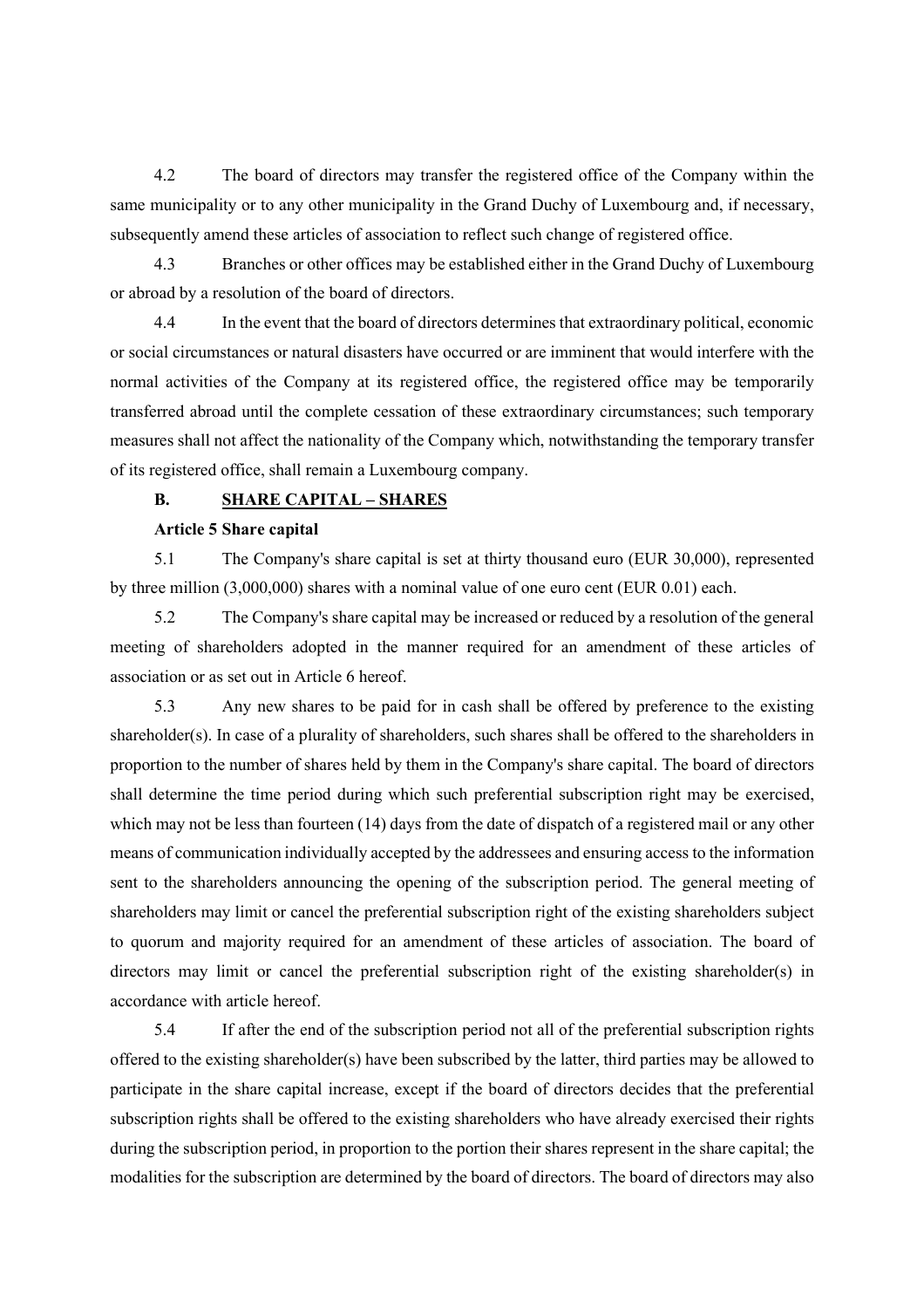decide in such case that the share capital shall only be increased by the amount of subscriptions received by the existing shareholders of the Company.

5.5 The Company may repurchase its own shares subject to the provisions of the Law.

# **Article 6 Authorised capital and bonus shares**

6.1 The authorised capital, excluding the share capital, is set at nine hundred thousand euro (EUR 900,000), represented by ninety million (90,000,000) shares with a nominal value of one euro cent (EUR 0.01) each. During a period of five (5) years from the date of incorporation or any subsequent resolutions to create, renew or increase the authorised capital pursuant to this article, the board of directors is hereby authorised to issue shares, to grant options to subscribe for shares and to issue any other instruments giving access to shares within the limits of the authorised capital to such persons and on such terms as they shall see fit and specifically to proceed with such issue without reserving a preferential right to subscribe to the shares issued for the existing shareholders and it being understood, that any issuance of such instruments will reduce the available authorised capital accordingly.

6.2 The authorised capital of the Company may be increased or reduced by a resolution of the general meeting of shareholders adopted in the manner required for an amendment of these articles of association.

6.3 The board of directors is authorised to allocate existing shares of the Company without consideration or to issue new shares (the "**Bonus Shares**") paid-up out of available reserves (i) to employees of the Company or to certain classes of such employees, (ii) to employees of companies or economic interest groupings in which the Company holds directly or indirectly at least ten per cent (10%) of the share capital or of the voting rights, (iii) to employees of companies or economic interest groupings which hold directly or indirectly at least ten per cent (10%) of the share capital or of the voting rights of the Company, (iv) to employees of companies or economic interest groupings in which at least fifty per cent (50%) of the share capital or of the voting rights are held, directly or indirectly, by a company holding itself, directly or indirectly, at least fifty per cent (50%) of the share capital of the Company and/or  $(v)$  to members of the corporate bodies of the Company or any of the other companies or economic interest groupings referred to under items (ii) to (iv) above (the "**Beneficiaries of Bonus Shares**"). The board of directors sets the terms and conditions of the allocation of Bonus Shares to the Beneficiaries of Bonus Shares, including the period for the final allocation and any minimum period during which such Bonus Shares cannot be transferred by their holders. The preferential subscription right of existing shareholders is automatically cancelled in case of issuance of Bonus Shares.

6.4 The above authorisations may be renewed through a resolution of the general meeting of the shareholders adopted in the manner required for an amendment of these articles of association and subject to the provisions of the Law, each time for a period not exceeding five (5) years.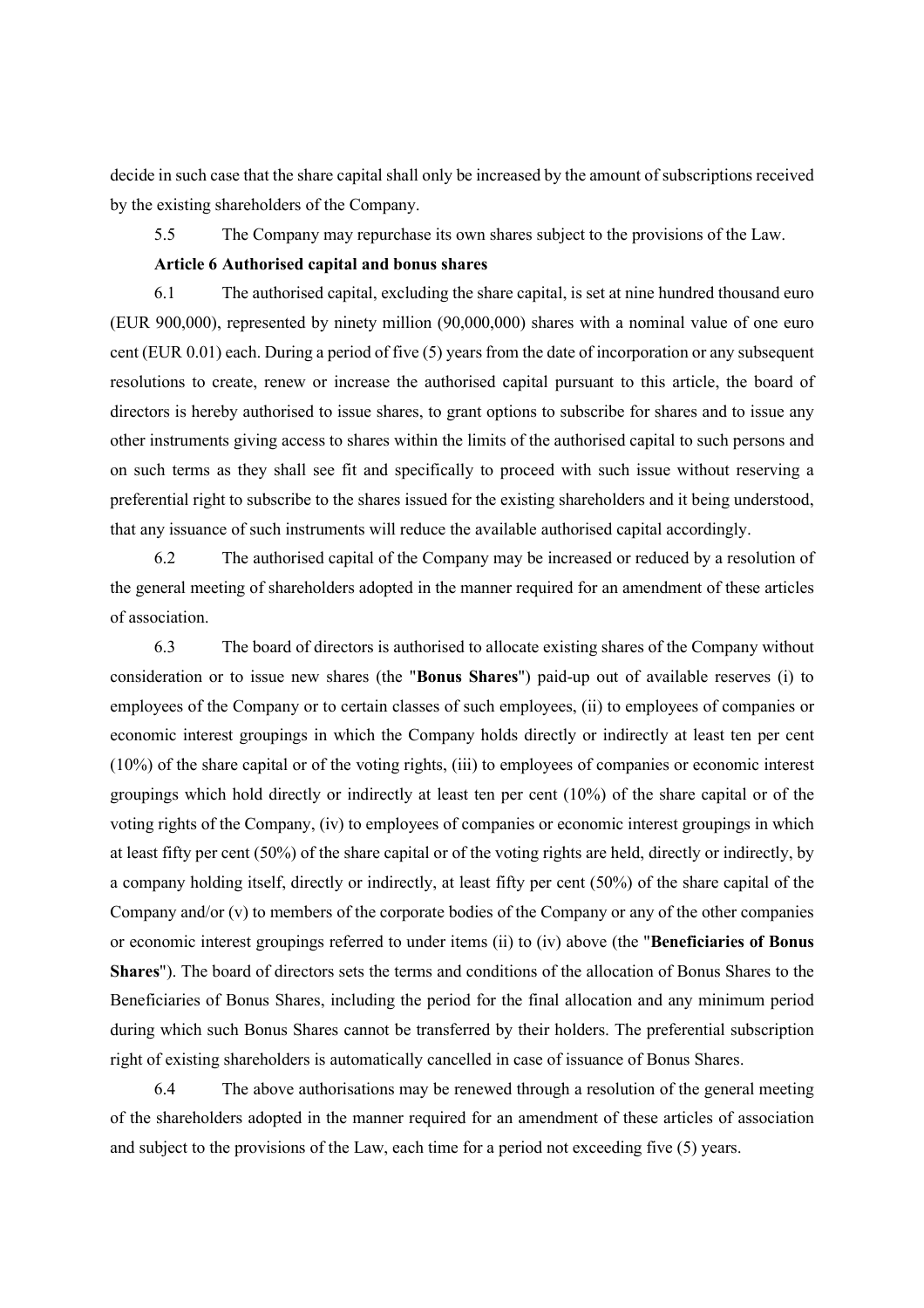#### **Article 7 Shares – Transfer of shares**

7.1 The Company may have one or several shareholders.

7.2 Death, suspension of civil rights, dissolution, bankruptcy or insolvency or any other similar event regarding any of the shareholders shall not cause the dissolution of the Company.

7.3 The shares of the Company are in registered form only. Holders of shares, bonds or debt securities issued by the Company in registered form may not require conversion thereof in shares, bonds or debt securities in bearer form or in dematerialized form.

7.4 A register of shares shall be kept at the registered office of the Company, where it shall be available for inspection by any shareholder. This register shall contain all the information required by the Law. Ownership of shares is established by registration in said share register or in the event separate registrars have been appointed pursuant to Article 7.5, in such separate register(s). Without prejudice to the conditions for transfer by book entries provided for in Article [7.10](#page-4-0) of these articles of association, a transfer of shares shall be carried out by means of a declaration of transfer entered in the relevant register, dated and signed by the transferor and the transferee or by their duly authorized representatives or by the Company upon notification of the transfer or acceptance of the transfer by the Company. The Company may accept and enter in the relevant register a transfer on the basis of correspondence or other documents recording the agreement between the transferor and the transferee.

7.5 The Company may appoint registrars in different jurisdictions that may each maintain a separate register for the shares entered therein. shareholders may elect to be entered into one of these registers and to transfer their shares to another register so maintained. The board of directors may however impose transfer restrictions for shares in compliance with applicable trading restrictions. A transfer to the register kept at the Company's registered office may always be requested.

7.6 The Company will recognise only one (1) holder per share. In case a share is owned by several persons, they shall appoint a single representative who shall represent them in respect of the Company. The Company has the right to suspend the exercise of all rights attached to that share, except for relevant information rights, until such representative has been appointed.

7.7 The shares are freely transferable in accordance with the provisions of the Law.

7.8 Any transfer of registered shares shall become effective (*opposable*) towards the Company and third parties either (i) through a declaration of transfer recorded in the register of shares, signed and dated by the transferor and the transferee or their representatives, or (ii) upon notification of a transfer to, or upon the acceptance of the transfer by the Company.

7.9 Subject to the provisions of Article [7.10,](#page-4-0) the Company may consider the person in whose name the shares are registered in the register of shareholders as the full owner of such shares. In the event that a holder of shares does not provide an address in writing to which all notices or announcements from the Company may be sent, the Company may permit a notice to this effect to be entered into the register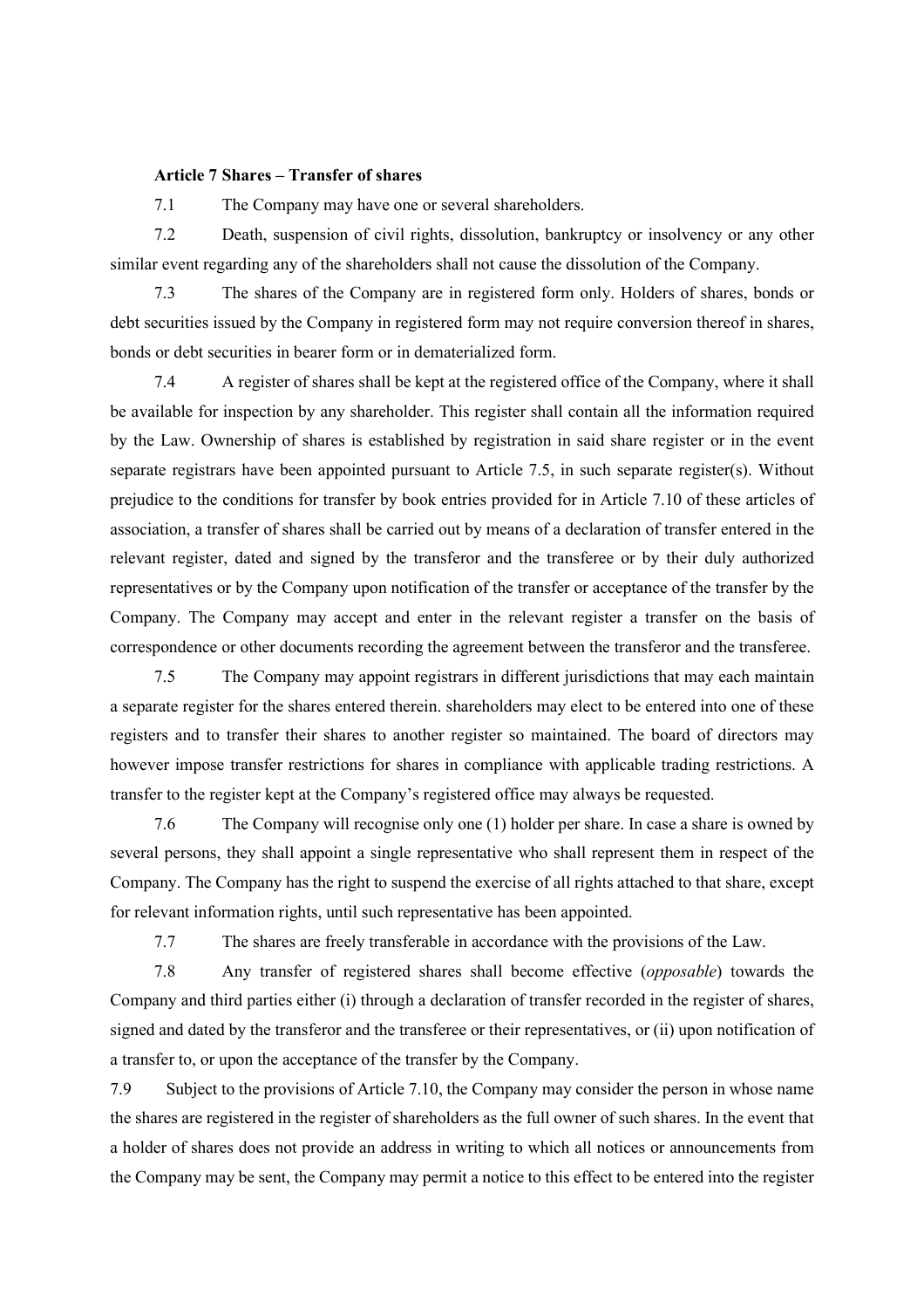of shareholders and such holder's address will be deemed to be at the registered office of the Company or such other address as may be so entered by the Company from time to time, until a different address shall be provided to the Company by such holder in writing. The holder may, at any time, change his address as entered in the register of shareholders by means of written notification to the Company.

<span id="page-4-0"></span>7.10 The shares may be held by a holder (the "**Holder**") through a securities settlement system (the "**Settlement Organisation**") or a professional depositary or any sub-depositary (any depositary and any sub-depositary being referred to hereinafter as a "**Depositary**"). The Holder of shares held in such fungible securities accounts has the same rights and obligations as if such Holder held the shares directly. The shares held through a securities settlement system or a Depositary shall be recorded in an account opened in the name of the Holder and may be transferred from one account to another in accordance with customary procedures for the transfer of securities in book-entry form. However, the Company will make dividend payments, if any, and any other payments in cash, shares or other securities, if any, only to the securities settlement system or Depositary recorded in the register of shareholders or in accordance with the instructions of such securities settlement system or Depositary. Such payment will grant full discharge of the Company's obligations in this respect.

7.11 Where shares are recorded in the register of shareholders in the name of or on behalf of a securities settlement system or the operator of such system and recorded as book-entry interests in the accounts of a Depositary, the Company – subject to having received from the Depositary a certificate in proper form – will permit the Depositary of such book-entry interests to exercise the rights attaching to the shares corresponding to the book-entry interests of the relevant Holder, including receiving notices of general meetings, admission to and voting at general meetings, and shall consider the Depositary to be the holder of the shares corresponding to the book-entry interests for purposes of this Article 7 of the present articles of association. The board of directors may determine the formal requirements with which such certificates must comply and the exercise of the rights in respect of such shares may in addition be subject to the internal rules and procedures of the securities settlement system.

# **C. GENERAL MEETINGS OF SHAREHOLDERS**

#### **Article 8 Powers of the general meeting of shareholders**

8.1 The shareholders exercise their collective rights in the general meeting of shareholders. Any regularly constituted general meeting of shareholders of the Company shall represent the entire body of shareholders of the Company. The general meeting of shareholders is vested with the powers expressly reserved to it by the Law and by these articles of association.

8.2 If the Company has only one shareholder, any reference made herein to the "general meeting of shareholders" shall be construed as a reference to the "sole shareholder", depending on the context and as applicable and powers conferred upon the general meeting of shareholders shall be exercised by the sole shareholder.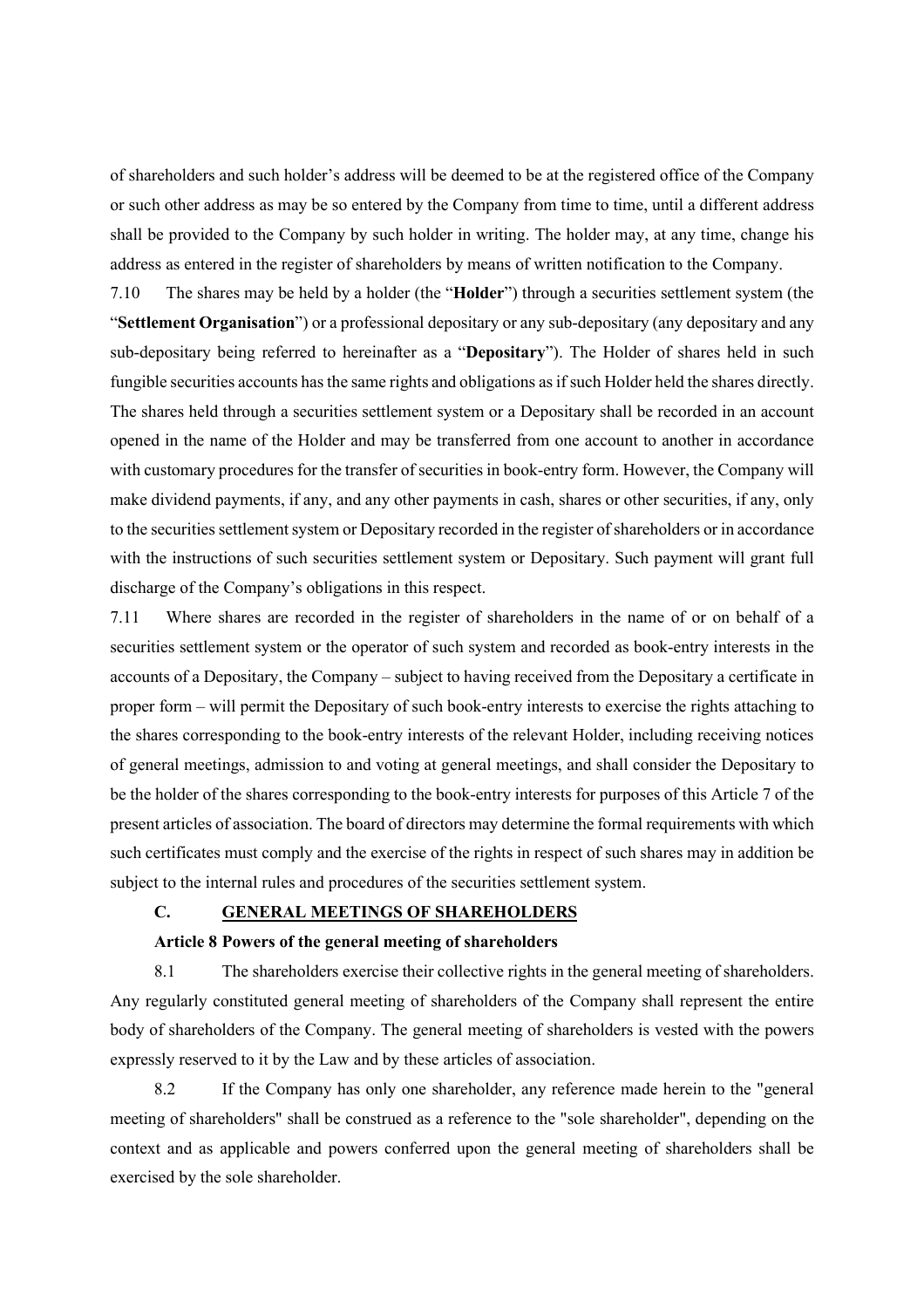#### **Article 9 Convening of general meetings of shareholders**

9.1 The general meeting of shareholders of the Company may at any time be convened by the board of directors or, as the case may be, by the statutory auditor(s).

9.2 It must be convened by the board of directors or the statutory auditor(s) upon the written request of one or several shareholders representing at least ten per cent (10%) of the Company's share capital. In such case, the general meeting of shareholders shall be held within a period of one (1) month from the receipt of such request.

<span id="page-5-0"></span>9.3 The convening notice for every general meeting of shareholders shall contain the agenda of the meeting, (a) the place, date and time of the meeting, (b) the description of the procedures that shareholders must comply with in order to be able to participate and cast their votes in the general meeting, (c) statement of the record date and the manner in which shareholders have to register and a statement that only those who are shareholders on that date shall have the right to participate and vote in the general meeting, (d) indication of the postal and electronic addresses where and how the full unbridged text of the documents to be submitted to the general meeting and the draft resolutions may be obtained and (e) indication of the address of the internet site on which this information is available. Such notice shall take the form of announcements published (i) at least twenty (20) days before the meeting, in the *Recueil Electronique des Sociétés et Associations* and in a Luxembourg newspaper and (ii) in a manner ensuring fast access to it on a non-discriminatory basis in such media as may reasonably be relied upon for the effective dissemination of information throughout the European Economic Area. A notice period of at least ten (10) days applies, in case of a second or subsequent convocation of a general meeting convened for lack of quorum required for the meeting convened by the first convocation, provided that this Articl[e 9.3](#page-5-0) has been complied with for the first convocation and no new item has been put on the agenda. In case the shares are listed on any stock exchange, the notices shall in addition be published in such other manner as may be required by laws, rules or regulations applicable to such stock exchange from time to time.

9.4 If all of the shareholders are present or represented at a general meeting of shareholders and have waived any convening requirements, the meeting may be held without prior notice or publication.

# **Article 10 Conduct of general meetings of shareholders**

10.1 The annual general meeting of shareholders shall be held within six (6) months of the end of the financial year in the Grand Duchy of Luxembourg at the registered office of the Company or at such other place in the Grand Duchy of Luxembourg as may be specified in the convening notice of such meeting. Other meetings of shareholders may be held at such place and time as may be specified in the respective convening notices. Holders of bonds are not entitled to attend meetings of shareholders.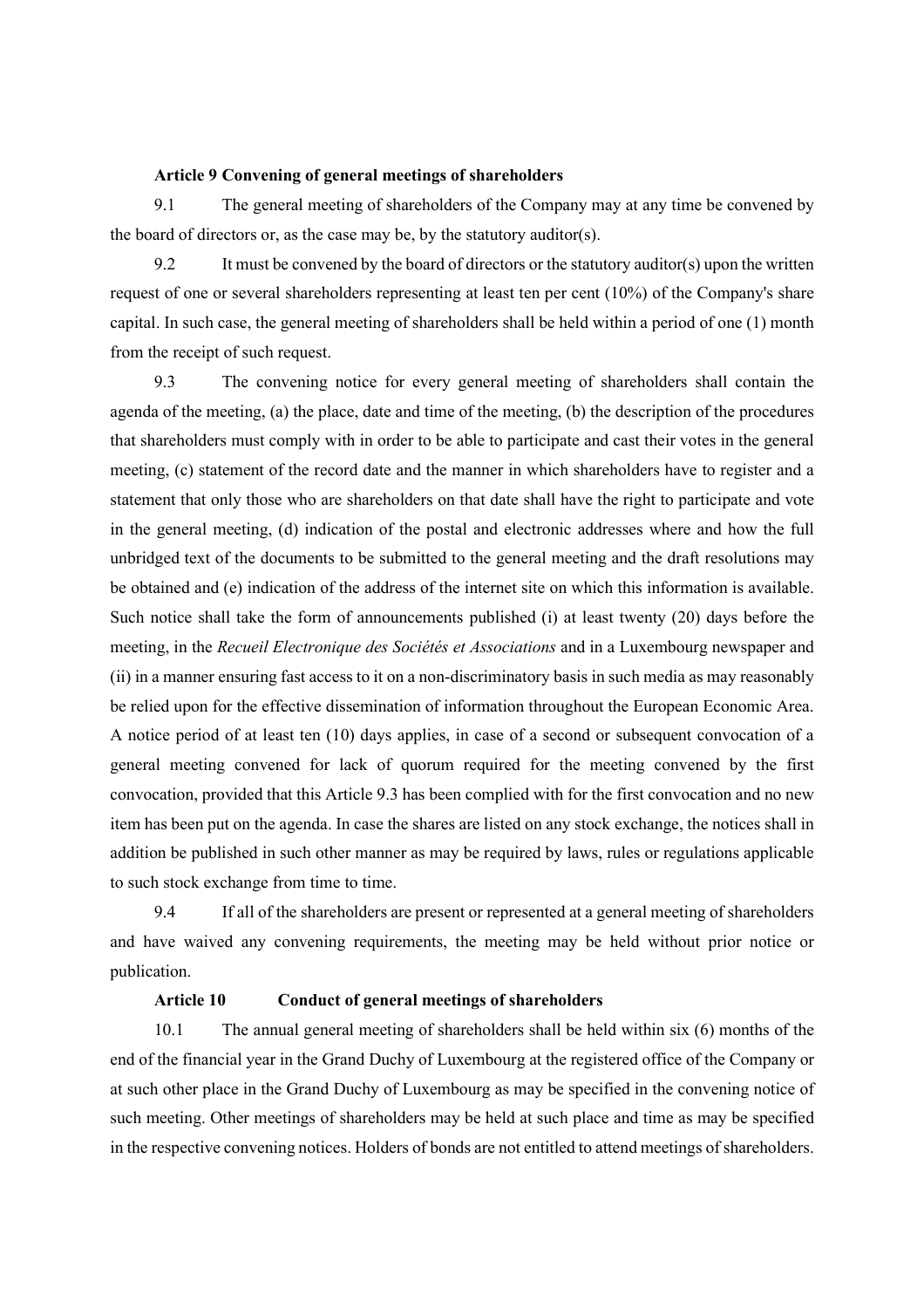10.2 A board of the meeting (*bureau*) shall be formed at any general meeting of shareholders, composed of a chairman, a secretary and a scrutineer who need neither be shareholders nor members of the board of directors. The board of the meeting shall ensure that the meeting is held in accordance with applicable rules and, in particular, in compliance with the rules in relation to convening, majority requirements, vote tallying and representation of shareholders.

10.3 An attendance list must be kept at all general meetings of shareholders.

10.4 A shareholder may act at any general meeting of shareholders by appointing another person as his proxy in writing or by facsimile, electronic mail or any other similar means of communication. One person may represent several or even all shareholders.

10.5 Shareholders taking part in a meeting by conference call, through video conference or by any other means of communication allowing for their identification, allowing all persons taking part in the meeting to hear one another on a continuous basis and allowing for an effective participation of all such persons in the meeting, are deemed to be present for the computation of the quorums and votes, subject to such means of communication being made available at the place of the meeting.

10.6 Each shareholder may vote at a general meeting through a signed voting form sent by post, electronic mail, facsimile or any other means of communication to the Company's registered office or to the address specified in the convening notice. The shareholders may only use voting forms provided by the Company which contain at least the place, date and time of the meeting, the agenda of the meeting, the proposals submitted to the shareholders, as well as for each proposal three boxes allowing the shareholder to vote in favour thereof, against, or abstain from voting by ticking the appropriate box.

10.7 Voting forms which, for a proposed resolution, do not show only (i) a vote in favour or (ii) a vote against the proposed resolution or (iii) an abstention are void with respect to such resolution. The Company shall only take into account voting forms received prior to the general meeting to which they relate.

10.8 The board of directors may determine further conditions that must be fulfilled by the shareholders for them to take part in any general meeting of shareholders.

## **Article 11 Admission**

11.1 If shares of the Company are listed on a Regulated Market of a stock exchange, any Shareholder who holds one or more Share(s) of the Company at 24:00 o'clock (midnight Luxembourg time) on the date falling three (3) days prior to (and excluding) the date of the general meeting or such date as provided by the board of directors (the "**Record Date**") shall be admitted to the relevant general meeting of shareholders. Any Shareholder who wishes to attend the general meeting must inform the Company thereof at the latest on the Record Date, in a manner to be determined by the board of directors in the convening notice. In case of Shares held through a Settlement Organisation or with a Depositary, a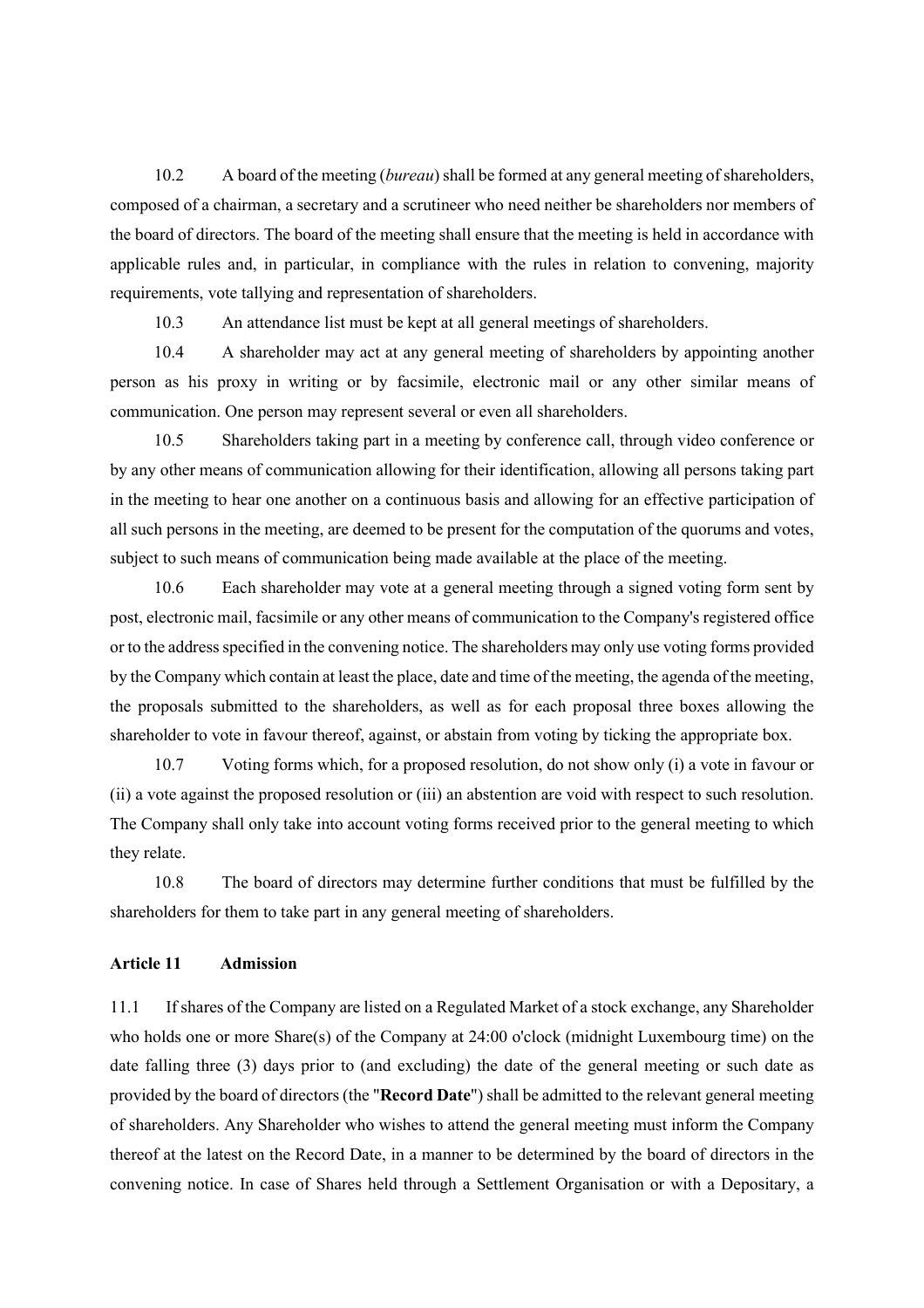holder of Shares wishing to attend a general meeting of shareholders should receive from such Settlement Organisation or Depositary a certificate certifying the number of shares recorded in the relevant account on the Record Date. The certificate should be submitted to the Company at its registered address no later than three (3) business days prior to the date of the general meeting. In the event that the Shareholder votes through proxies, the proxy has to be deposited at the registered office of the Company at the same time or with any agent of the Company, duly authorised to receive such proxies. The board of directors may set a shorter period for the submission of the certificate or the proxy.

With respect to Shares which are not listed on a stock exchange, any Shareholder who holds one or more of such non-listed Share(s) of the Company, who is registered in the share register of the Company relating to such non-listed shares on the Record Date, shall be admitted to the relevant general meeting.

#### **Article 12 Quorum, majority and vote**

12.1 Each share entitles to one vote in general meetings of shareholders.

12.2 Except as otherwise required by the Law or these articles of association, resolutions at a general meeting of shareholders duly convened shall not require any quorum and shall be adopted at a simple majority of the votes validly cast regardless of the portion of capital represented. Abstentions and nil votes shall not be taken into account.

# **Article 13 Amendments of the articles of association**

13.1 Except as otherwise provided herein or by the Law, these articles of association may be amended by a majority of at least two thirds of the votes validly cast at a general meeting at which a quorum of more than half of the Company's share capital is present or represented. If no quorum is reached in a meeting, a second meeting may be convened in accordance with the provisions of article 9.3 which may deliberate regardless of the quorum and at which resolutions are adopted at a majority of at least two thirds of the votes validly cast. Abstentions and nil votes shall not be taken into account.

### **Article 14 Change of nationality**

The shareholders may change the nationality of the Company by a resolution of the general meeting of shareholders adopted in the manner required for an amendment of these articles of association.

# **Article 15 Adjournment of general meeting of shareholders**

Subject to the provisions of the Law, the board of directors may, during the course of any general meeting adjourn such general meeting for four (4) weeks. The board of directors shall do so at the request of one or several shareholders representing at least ten per cent (10%) of the share capital of the Company. In the event of an adjournment, any resolution already adopted by the general meeting of shareholders shall be cancelled.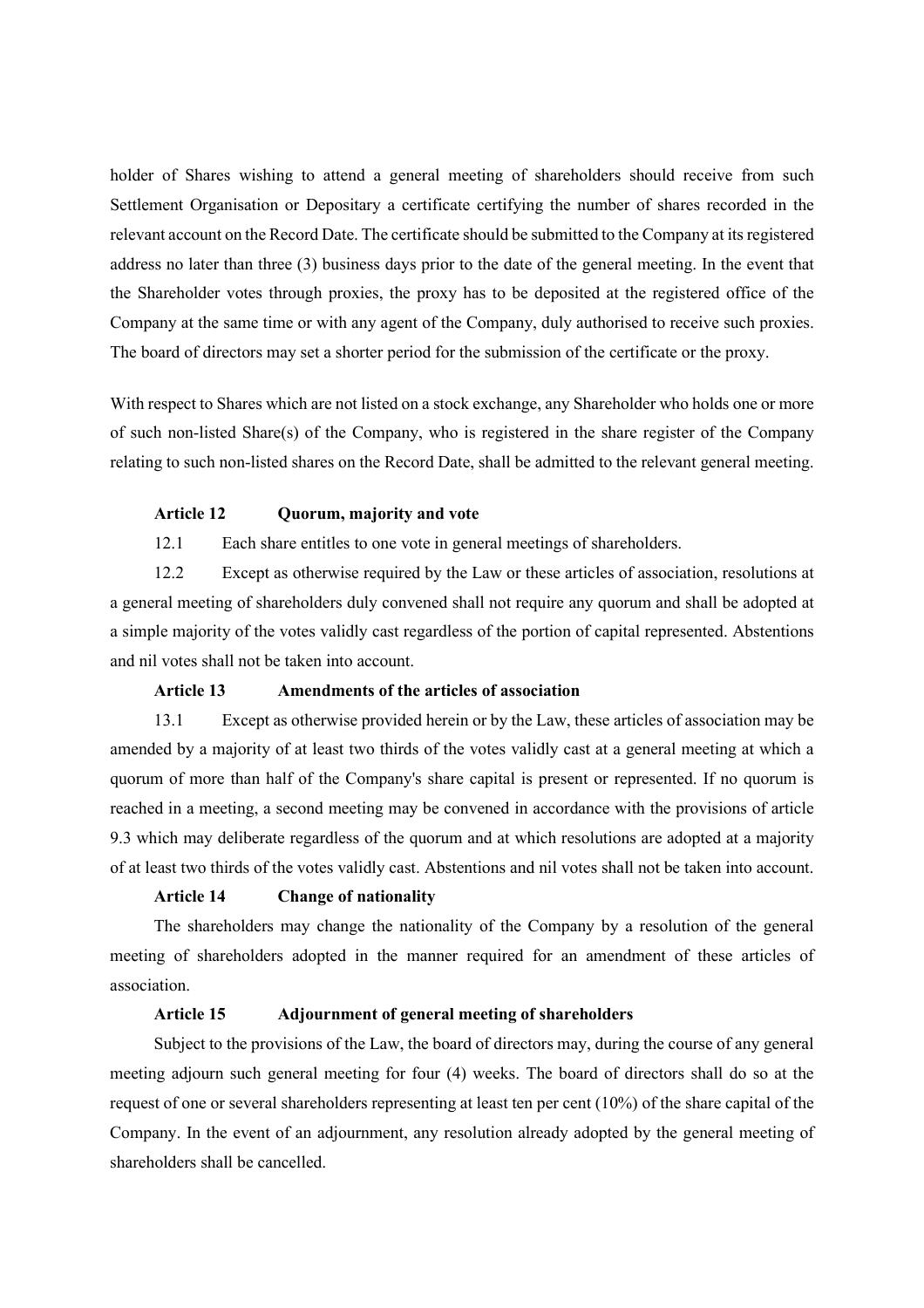#### **Article 16 Minutes of general meetings of shareholders**

16.1 The board of any general meeting of shareholders shall draw up minutes of the meeting which shall be signed by the members of the board of the meeting as well as by any shareholder upon its request.

16.2 Any copy and excerpt of such original minutes to be produced in judicial proceedings or to be delivered to any third party, shall be certified as a true copy of the original by the notary having had custody of the original deed, in case the meeting has been recorded in a notarial deed, or shall be signed by the chairman of the board of directors, if any, or by any two (2) of its members.

# **D. MANAGEMENT**

# **Article 17 Composition and powers of the board of directors**

17.1 The Company shall be managed by a board of directors composed of at least three (3) members. Where the Company has been incorporated by a single shareholder or where it appears at a shareholders' meeting that all the shares issued by the Company are held by a sole shareholder, the Company may be managed by a sole director until the next general meeting of shareholders following the increase of the number of shareholders. In such case, to the extent applicable and where the term "sole director" is not expressly mentioned in these articles of association, a reference to the "board of directors" used in these articles of association is to be construed as a reference to the "sole director".

17.2 The board of directors is vested with the broadest powers to act in the name of the Company and to take any action necessary or useful to fulfill the Company's corporate purpose, with the exception of the powers reserved by the Law or by these articles of association to the general meeting of shareholders.

17.3 The board of directors shall determine its own rules of procedure and may create one or several committees. The composition and the powers of such committee(s), the terms of the appointment, removal, remuneration and duration of the mandate of its/their members, as well as its/their rules of procedure are determined by the board of directors. The board of directors shall be in charge of the supervision of the activities of the committee(s). For the avoidance of doubt, such committees shall not constitute management committee in the sense of Article 441-11 of the Law.

### **Article 18 Daily management**

The daily management of the Company as well as the representation of the Company in relation to such daily management may, be delegated to one or more directors, officers or other agents, acting individually or jointly. Their appointment, removal and powers shall be determined by a resolution of the board of directors.

# **Article 19 Appointment, removal and term of office of directors**

19.1 The directors shall be appointed by the general meeting of shareholders which shall determine their remuneration and term of office. The general meeting of shareholders may decide to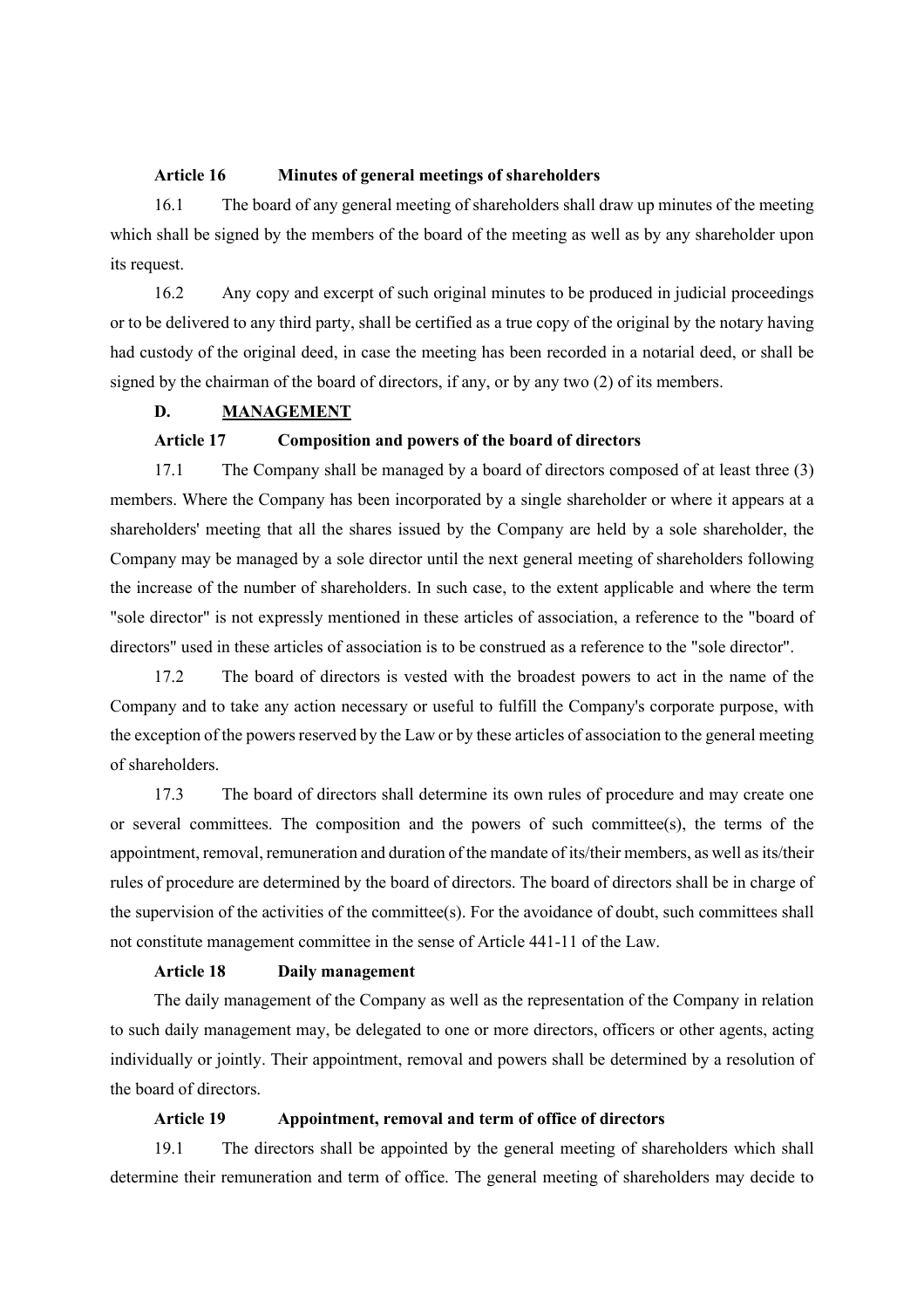appoint directors of different classes, namely class A directors (the "**Class A Directors**") and class B directors (the "**Class B Directors**"). Any reference made hereinafter to the "directors" shall be construed as a reference to the Class A Directors and/or the Class B Directors, depending on the context and as applicable.

19.2 The term of office of a director may not exceed six (6) years. Directors may be reappointed for successive terms.

19.3 Each director is appointed by the general meeting of shareholders at a simple majority of the votes validly cast.

19.4 Any director may be removed from office at any time with or without cause by the general meeting of shareholders at a simple majority of the votes validly cast.

19.5 If a legal entity is appointed as director of the Company, such legal entity must designate a physical person as permanent representative who shall perform this role in the name and on behalf of the legal entity. The relevant legal entity may only remove its permanent representative if it appoints a successor at the same time. An individual may only be a permanent representative of one (1) director of the Company and may not be himself a director of the Company at the same time.

#### **Article 20 Vacancy in the office of a director**

20.1 In the event of a vacancy in the office of a director because of death, legal incapacity, bankruptcy, resignation or otherwise, this vacancy may be filled on a temporary basis and for a period of time not exceeding the initial mandate of the replaced director by the remaining directors until the next meeting of shareholders which shall resolve on the permanent appointment in compliance with the applicable legal provisions.

20.2 In case the vacancy occurs in the office of the Company's sole director, such vacancy must be filled without undue delay by the general meeting of shareholders.

## **Article 21 Convening meetings of the board of directors**

21.1 The board of directors shall meet upon call by the chairman, if any, or by any director. Meetings of the board of directors shall be held at the registered office of the Company unless otherwise indicated in the notice of meeting.

21.2 Written notice of any meeting of the board of directors must be given to directors twenty-four (24) hours at least in advance of the time scheduled for the meeting, except in case of emergency, in which case the nature and the reasons of such emergency must be mentioned in the notice. Such notice may be omitted in case of consent of each director in writing, by facsimile, electronic mail or any other similar means of communication, a copy of such signed document being sufficient proof thereof. No prior notice shall be required for a board meeting to be held at a time and location determined in a prior resolution adopted by the board of directors which has been communicated to all directors.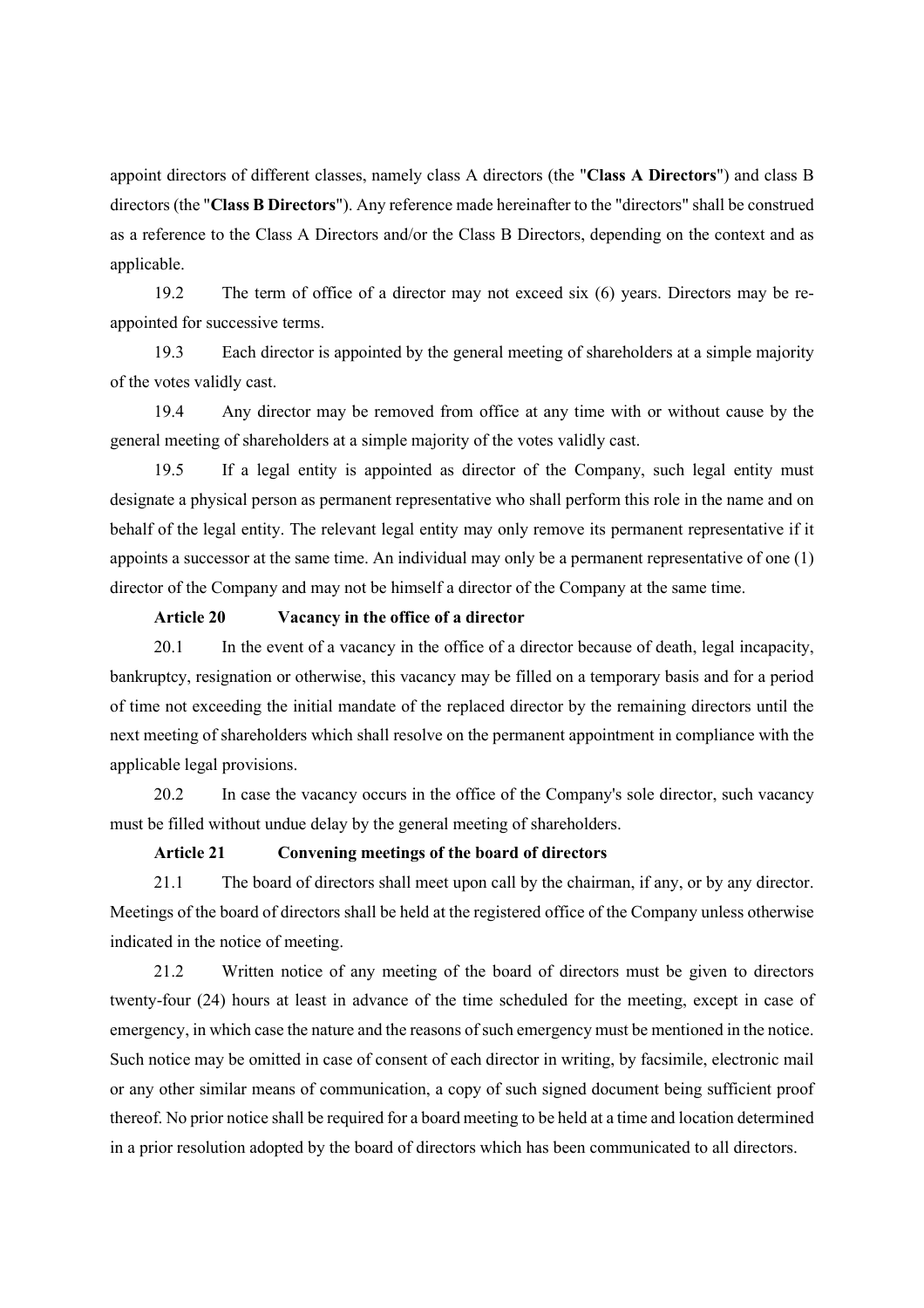21.3 No prior notice shall be required in case all the members of the board of directors are present or represented at a board meeting and waive any convening requirement or in the case of resolutions in writing approved and signed by all members of the board of directors.

### **Article 22 Conduct of meetings of the board of directors**

22.1 The board of directors may elect a chairman from among its members. It may also choose a secretary who does not need to be a director and who shall be responsible for keeping the minutes of the meetings of the board of directors.

22.2 The chairman, if any, shall chair all meetings of the board of directors, but in his absence, the board of directors may appoint another director as chairman pro tempore by vote of the majority of directors present or represented at any such meeting.

22.3 Any director may act at any meeting of the board of directors by appointing another director as his proxy in writing, or by facsimile, electronic mail or any other similar means of communication, a copy of the appointment being sufficient proof thereof. A director may represent one or more, but not all of the other directors.

22.4 Meetings of the board of directors may also be held by conference call or video conference or by any other means of communication allowing all persons participating at such meeting to hear one another on a continuous basis, allowing for an effective participation in the meeting. Participation in a meeting by these means is equivalent to participation in person at such meeting.

22.5 The board of directors may deliberate or act validly only if at least half of the directors are present or represented at a meeting of the board of directors. In the event the general meeting of shareholders has appointed different classes of directors, the board of directors may deliberate or act validly only if at least half of the directors are present or represented with at least one (1) Class A Director and one (1) Class B Director. If this quorum is not reached at a first meeting, the directors may be convened to a second meeting by electronic mail or any other similar means of communication with the same agenda and the board of directors may then deliberate or act validly if at least half of the directors are present or represented at such meeting, irrespective of their category.

22.6 Decisions shall be adopted by a majority vote of the directors present or represented at such meeting, irrespective of their category. In the case of a tie, the chairman, if any shall not have a casting vote.

22.7 The board of directors may, unanimously, pass resolutions by circular means when expressing its approval in writing, by facsimile, electronic mail or any other similar means of communication. Each director may express his consent separately, the entirety of the consents evidencing the adoption of the resolutions. The date of such resolutions shall be the date of the last signature.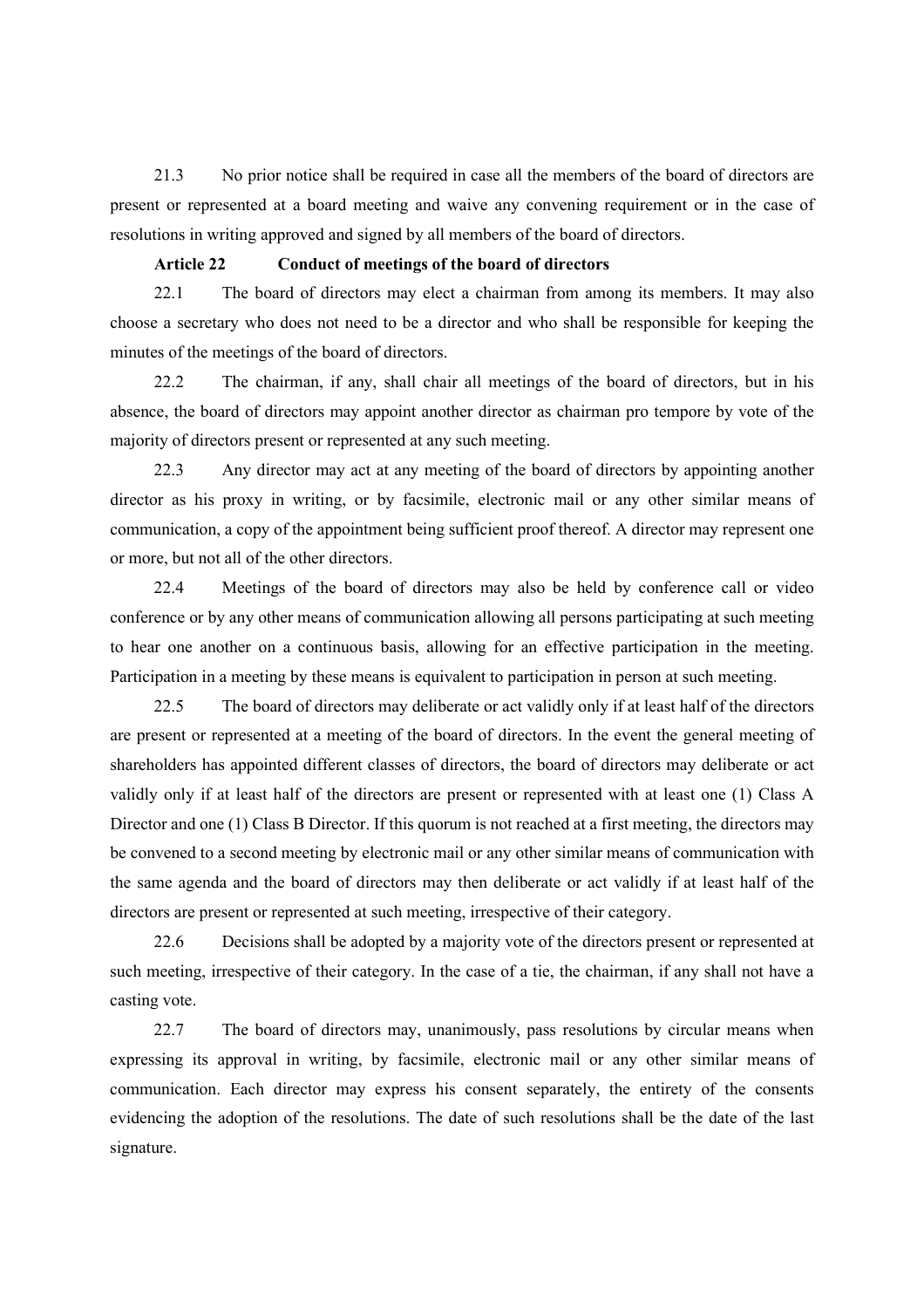# **Article 23 Conflict of interests**

23.1 Save as otherwise provided by the Law, any director who has, directly or indirectly, a financial interest conflicting with the interest of the Company in connection with a transaction falling within the competence of the board of directors, must inform the board of directors of such conflict of interest and must have his declaration recorded in the minutes of the board meeting. The relevant director may not take part in the discussions relating to such transaction nor vote on such transaction. Any such conflict of interest must be reported to the next general meeting of shareholders prior to such meeting taking any resolution on any other item.

23.2 Where the Company comprises a single director, transactions made between the Company and the director having an interest conflicting with that of the Company are only mentioned in the resolution of the sole director.

23.3 Where, by reason of a conflicting interests, the number of directors required in order to validly deliberate is not met, the board of directors may decide to submit the decision on this specific item to the general meeting of shareholders.

23.4 The conflict of interest rules shall not apply where the decision of the board of directors or the sole director relates to day-to-day transactions entered into under normal conditions.

23.5 The daily manager(s) of the Company, if any, are subject to articles 23.1 to 23.4 of these articles of association provided that if only one (1) daily manager has been appointed and is in a situation of conflicting interests, the relevant decision shall be adopted by the board of directors.

# **Article 24 Minutes of the meeting of the board of directors – Minutes of the decisions of the sole director**

24.1 The minutes of any meeting of the board of directors shall be signed by the chairman, if any, or, in his absence, by the chairman pro tempore, or by any two (2) directors.

24.2 Copies or excerpts of such minutes which may be produced in judicial proceedings or otherwise shall be signed by the chairman, if any, or by any two (2) directors.

24.3 Decisions of the sole director shall be recorded in minutes which shall be signed by the sole director. Copies or excerpts of such minutes which may be produced in judicial proceedings or otherwise shall be signed by the sole director.

# **Article 25 Dealing with third parties**

25.1 The Company shall be bound towards third parties in all circumstances (i) by the signature of the sole director, or, if the Company has several directors, by the joint signature of any two (2) directors, or by the joint signature of one (1) Class A Director and one (1) Class B Director if applicable or (ii) by the joint signature or the sole signature of any person(s) to whom such signatory power may have been delegated by the board of directors within the limits of such delegation.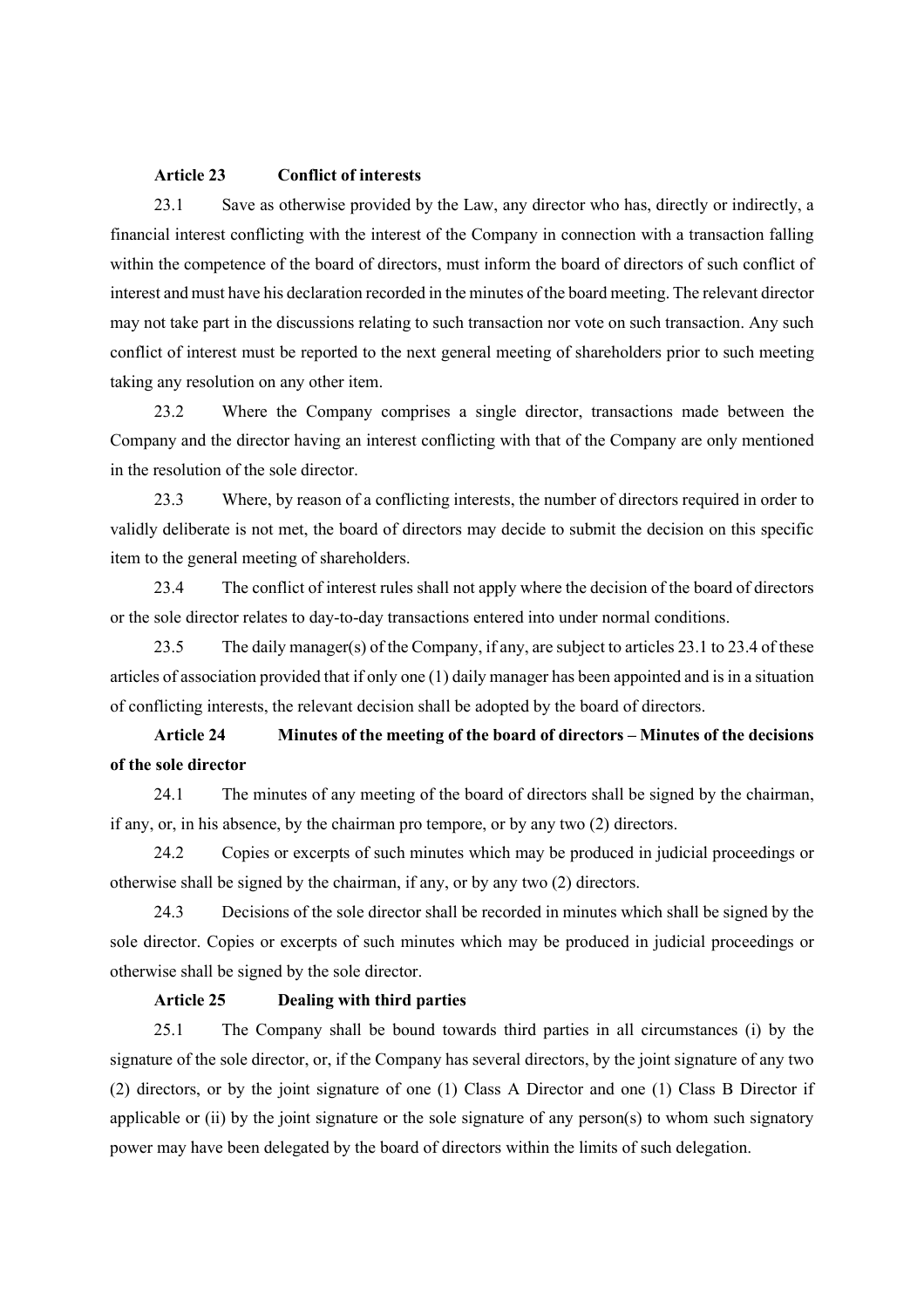25.2 Within the limits of the daily management, the Company shall be bound towards third parties by the signature of any person(s) to whom such power may have been delegated, acting individually or jointly in accordance within the limits of such delegation.

# **E. AUDIT AND SUPERVISION**

# **Article 26 Auditor(s)**

26.1 The transactions of the Company shall be supervised by one or several independent auditors (*réviseur(s) d'entreprises agréé(s)*) in accordance with applicable law.

26.2 The independent auditor(s) shall be appointed by the general meeting of shareholders which shall determine their number, fix their remuneration, and their term of office, which may not exceed six (6) years. A former or current independent auditor may be reappointed by the general meeting of shareholders.

26.3 An independent auditor may only be removed by the general meeting of shareholders for cause or with his approval.

# **F. FINANCIAL YEAR – ANNUAL ACCOUNTS – ALLOCATION OF PROFITS – INTERIM DIVIDENDS**

#### **Article 27 Financial year**

The financial year of the Company shall begin on the first of January of each year and shall end on thirty-first of December of the same year.

## **Article 28 Annual accounts and allocation of profits**

28.1 At the end of each financial year, the accounts are closed and the board of directors draws up an inventory of the Company's assets and liabilities, the balance sheet and the profit and loss accounts in accordance with the law.

28.2 Of the annual net profits of the Company, five per cent (5%) at least shall be allocated to the legal reserve. This allocation shall cease to be mandatory as soon and as long as the aggregate amount of such reserve amounts to ten per cent (10%) of the share capital of the Company.

28.3 Sums contributed to a reserve of the Company may also be allocated to the legal reserve.

28.4 In case of a share capital reduction, the Company's legal reserve may be reduced in proportion so that it does not exceed ten per cent (10%) of the share capital.

28.5 Upon recommendation of the board of directors, the general meeting of shareholders shall determine how the remainder of the Company's profits shall be used in accordance with the Law and these articles of association.

28.6 Distributions shall be made to the shareholders in proportion to the number of shares they hold in the Company.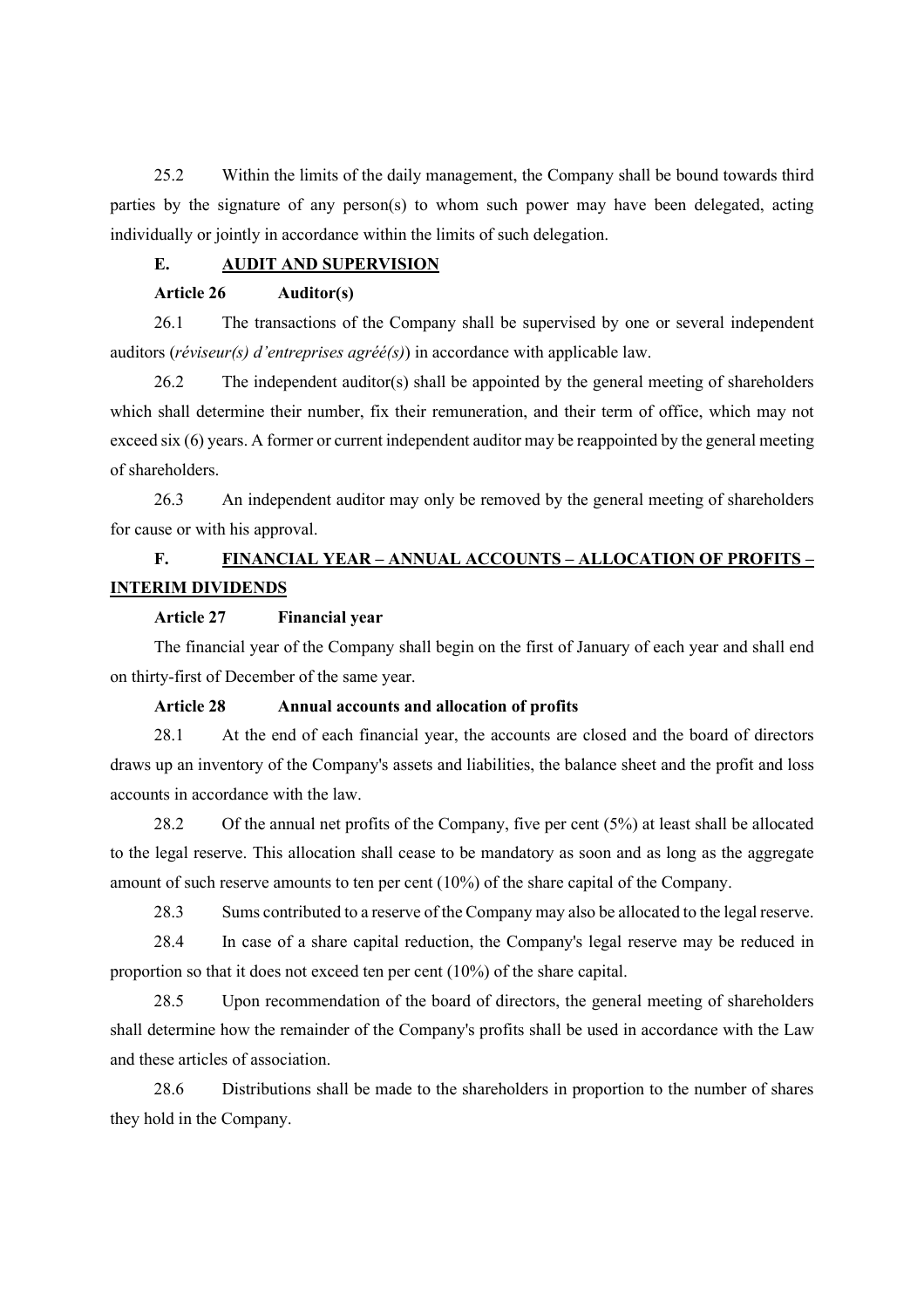#### **Article 29 Interim dividends - Share premium and assimilated premiums**

29.1 The board of directors may proceed with the payment of interim dividends subject to the provisions of the Law.

29.2 Any share premium, assimilated premium or other distributable reserve may be freely distributed to the shareholders subject to the provisions of the Law and these articles of association.

## **G. LIQUIDATION**

# **Article 30 Liquidation**

30.1 In the event of dissolution of the Company in accordance with article [3.2](#page-0-0) of these articles of association, the liquidation shall be carried out by one or several liquidators who are appointed by the general meeting of shareholders deciding on such dissolution and which shall determine their powers and their compensation. Unless otherwise provided, the liquidators shall have the most extensive powers for the realisation of the assets and payment of the liabilities of the Company.

30.2 The surplus resulting from the realisation of the assets and the payment of the liabilities shall be distributed among the shareholders in proportion to the number of shares of the Company held by them.

# **H. FINAL CLAUSE - GOVERNING LAW**

## **Article 31 Governing law**

All matters not governed by these articles of association shall be determined in accordance with the Law.

#### **Suit la traduction française de ce qui précède.**

# **A. DENOMINATION - OBJET SOCIAL - DURÉE - SIÈGE SOCIAL**

# **Article 1 Dénomination - Forme**

Il existe une société anonyme sous la dénomination « **Kalera S.A.** » (ci-après la « **Société** ») qui sera régie par la loi du 10 août 1915 sur les sociétés commerciales, telle que modifiée (la « **Loi** »), ainsi que par les présents statuts.

## **Article 2 Objet social**

2.1 La Société a pour objet social la détention de participations, sous quelque forme que ce soit, dans des sociétés luxembourgeoises et étrangères et de toute autre forme de placement, l'acquisition par achat, souscription ou de toute autre manière, de même que le transfert par vente, échange ou toute autre manière de valeurs mobilières de tout type, ainsi que l'administration, la gestion, le contrôle et la mise en valeur de son portefeuille de participations.

2.2 La Société peut également accorder des prêts, ainsi que des garanties, des sûretés, au profit de tiers afin de garantir l'exécution de ses obligations ou d'obligations d'autres sociétés dans lesquelles elle détient une participation directe ou indirecte ou un droit de quelque nature que ce soit ou qui font partie du même groupe de sociétés que la Société, ou assister ces sociétés de toute autre manière.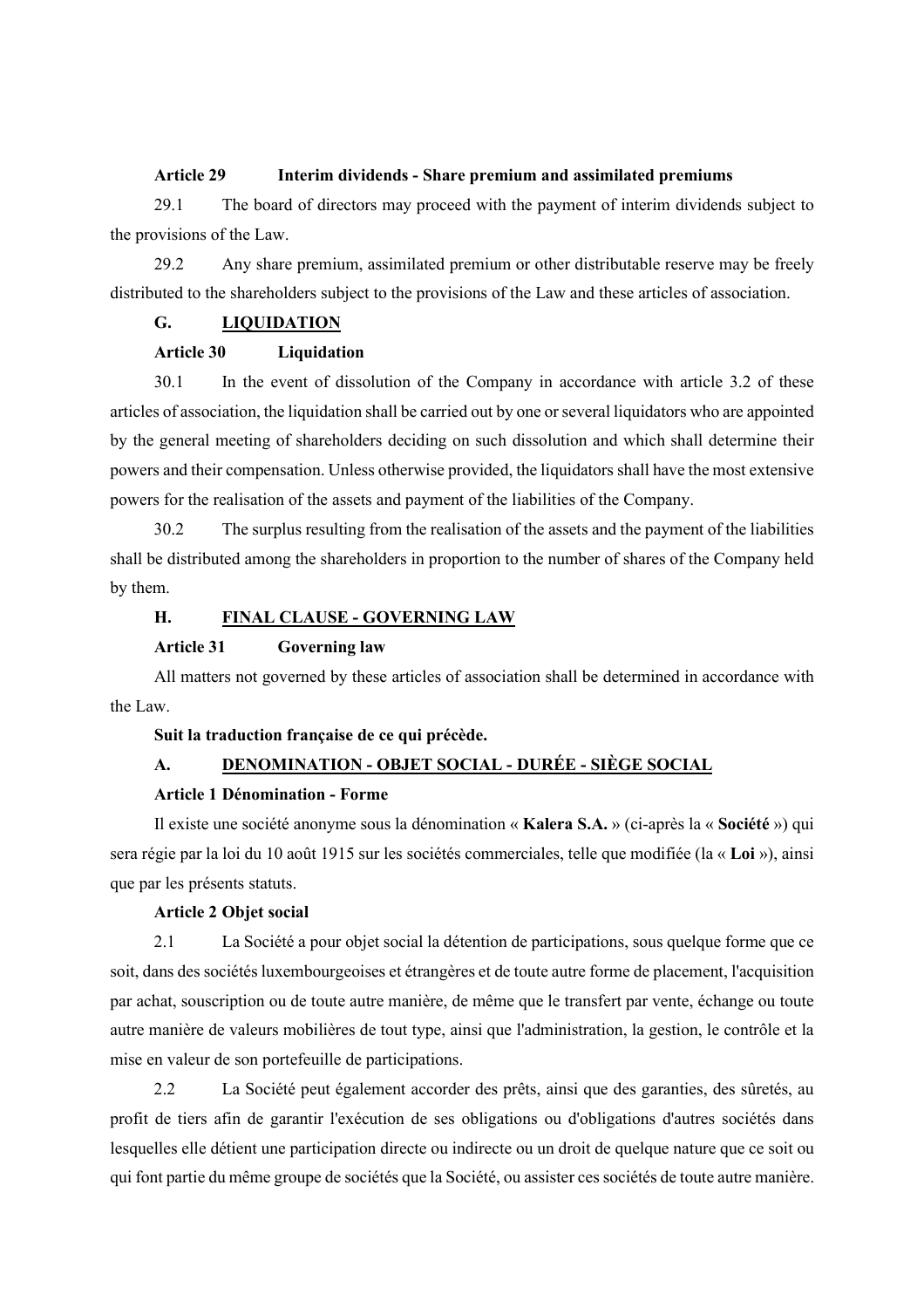2.3 La Société peut lever des fonds en faisant des emprunts sous toute forme ou en émettant toute sorte d'obligations, de titres ou d'instruments de dettes, d'obligations garanties ou non garanties, et d'une manière générale en émettant des valeurs mobilières de tout type.

2.4 La Société a également la possibilité d'agir en tant qu'associée ou actionnaire à responsabilité illimitée ou limitée pour les dettes et les obligations de toute entité luxembourgeoise ou étrangère.

2.5 La Société a, en outre, pour objet l'acquisition et la vente de biens immobiliers soit au Grand-Duché de Luxembourg, soit à l'étranger, y compris la détention de participations directes ou indirectes dans des sociétés luxembourgeoises ou étrangères dont l'objet principal est l'acquisition, le développement, la promotion, la vente, la gestion et/ou la location de biens immobiliers.

2.6 L'objet de la Société est également (i) l'acquisition par achat, enregistrement ou de toute autre manière ainsi que le transfert par la vente, l'échange ou autre de droits de propriété intellectuelle et industrielle, (ii) l'octroi de licence sur de tels droits de propriété intellectuelle et industrielle, et (iii) la détention et la gestion de droits de propriété intellectuelle et industrielle.

2.7 La Société peut exercer toute activité de nature commerciale, industrielle, financière, immobilière ou de propriété intellectuelle qu'elle estime utile pour l'accomplissement de son objet social

### **Article 3 Durée**

3.1 La Société est constituée pour une durée illimitée.

3.2 Elle peut être dissoute à tout moment par une décision de l'assemblée générale des actionnaires, prise aux conditions requises pour une modification des présents statuts.

### **Article 4 Siège social**

4.1 Le siège social de la Société est établi dans la Ville de Luxembourg, Grand-Duché de Luxembourg.

4.2 Le conseil d'administration peut transférer le siège social de la Société au sein de la même commune ou dans toute autre commune du Grand-Duché de Luxembourg et modifier, si nécessaire, ces statuts afin de refléter le changement de siège social.

4.3 Des succursales ou bureaux peuvent être créés, tant au Grand-Duché de Luxembourg qu'à l'étranger, par décision du conseil d'administration.

4.4 Dans l'hypothèse où le conseil d'administration estimerait que des événements exceptionnels d'ordre politique, économique ou social ou des catastrophes naturelles se sont produits ou seraient imminents, de nature à interférer avec l'activité normale de la Société à son siège social, il pourra transférer provisoirement le siège social à l'étranger jusqu'à la cessation complète de ces circonstances exceptionnelles ; ces mesures provisoires n'auront toutefois aucun effet sur la nationalité de la Société, laquelle, nonobstant ce transfert provisoire, restera luxembourgeoise.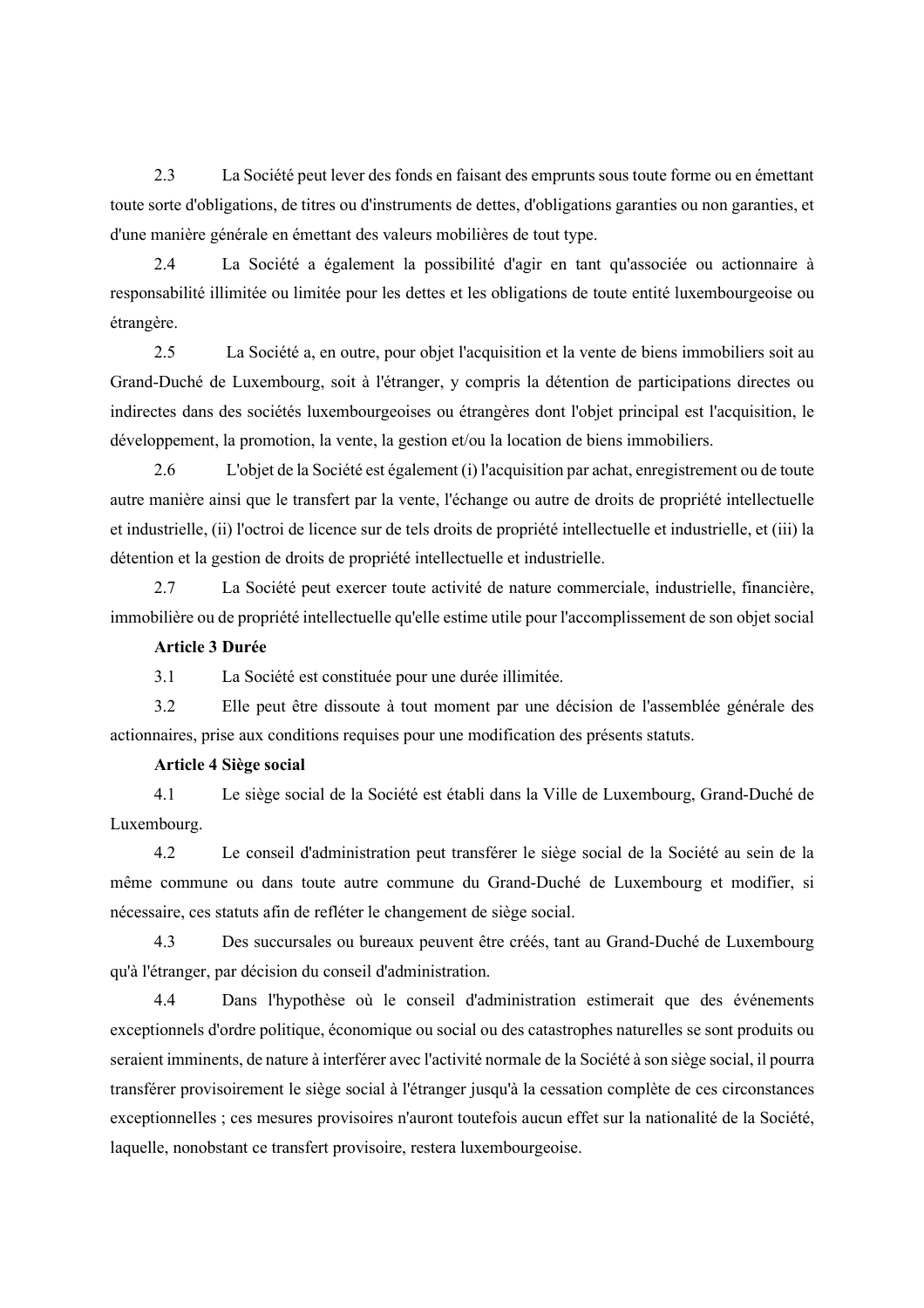## **B. CAPITAL SOCIAL – ACTIONS**

### **Article 5 Capital social**

5.1 Le capital social de la Société est fixé à trente mille euros (EUR 30.000), représenté par trois millions (3,000,000) actions ayant une valeur nominale d'un centime d'euros (EUR 0,01) chacune.

5.2 Le capital social de la Société peut être augmenté ou réduit par une décision de l'assemblée générale des actionnaires de la Société, prise aux conditions requises pour une modification des présents statuts ou dans les conditions prévues par l'article 6.

5.3 Toutes nouvelles actions à libérer en numéraire doivent être offertes par préférence aux actionnaires existants. Dans le cas d'une pluralité d'actionnaires, les actions doivent être offertes aux actionnaires en proportion du nombre d'actions qu'ils détiennent dans le capital social de la Société. Le conseil d'administration doit déterminer la période au cours de laquelle ce droit préférentiel de souscription pourra être exercé, qui ne peut être inférieure à quatorze (14) jours à compter de l'envoi à chaque actionnaire d'une lettre recommandée ou tout autre moyen de communication accepté individuellement par les destinataires et assurant l'accès à l'information envoyée par les actionnaires annonçant l'ouverture de la période de souscription. L'assemblée générale des actionnaires peut restreindre ou annuler le droit préférentiel de souscription de (des) (l')actionnaire(s) existant(s) aux conditions de quorum et de majorité requises pour une modification des présents statuts. Le conseil d'administration peut restreindre ou annuler le droit préférentiel de souscription des actionnaires existants conformément aux dispositions de l'Article 6 des présentes.

5.4 Si à l'expiration de la période de souscription, tous les droits préférentiels de souscriptions offerts aux actionnaires existants n'ont pas été souscrits par ces derniers, des tiers pourront participer à l'augmentation de capital, sauf si le conseil d'administration décide que les droits préférentiels de souscription seront offerts aux actionnaires existants qui ont déjà exercé leurs droits durant la période de souscription, proportionnellement au nombre d'actions qu'ils détiennent dans le capital social ; les conditions de souscription sont déterminées par le conseil d'administration. Le conseil d'administration pourra également décider dans ce cas que le capital social pourra être augmenté uniquement par le montant de souscriptions reçues par les actionnaires existants de la Société.

5.5 La Société peut racheter ses propres actions aux conditions prévues par la Loi.

# **Article 6 Capital autorisé et actions gratuites**

6.1 Le capital autorisé, excluant le capital social, est fixé à un montant de neuf cent mille euros (EUR 900.000), représenté par quatre-vingt-dix millions (90.000.000) actions ayant une valeur nominale d'un centime d'euro (EUR 0,01) chacune. Pendant une période de cinq (5) ans à compter de la date de constitution ou toutes décisions ultérieures de créer, renouveler ou augmenter le capital autorisé conformément à cet article, le conseil d'administration est autorisé à émettre des actions, à attribuer des bons de souscription d'actions et à émettre tout autre type d'instrument donnant accès à des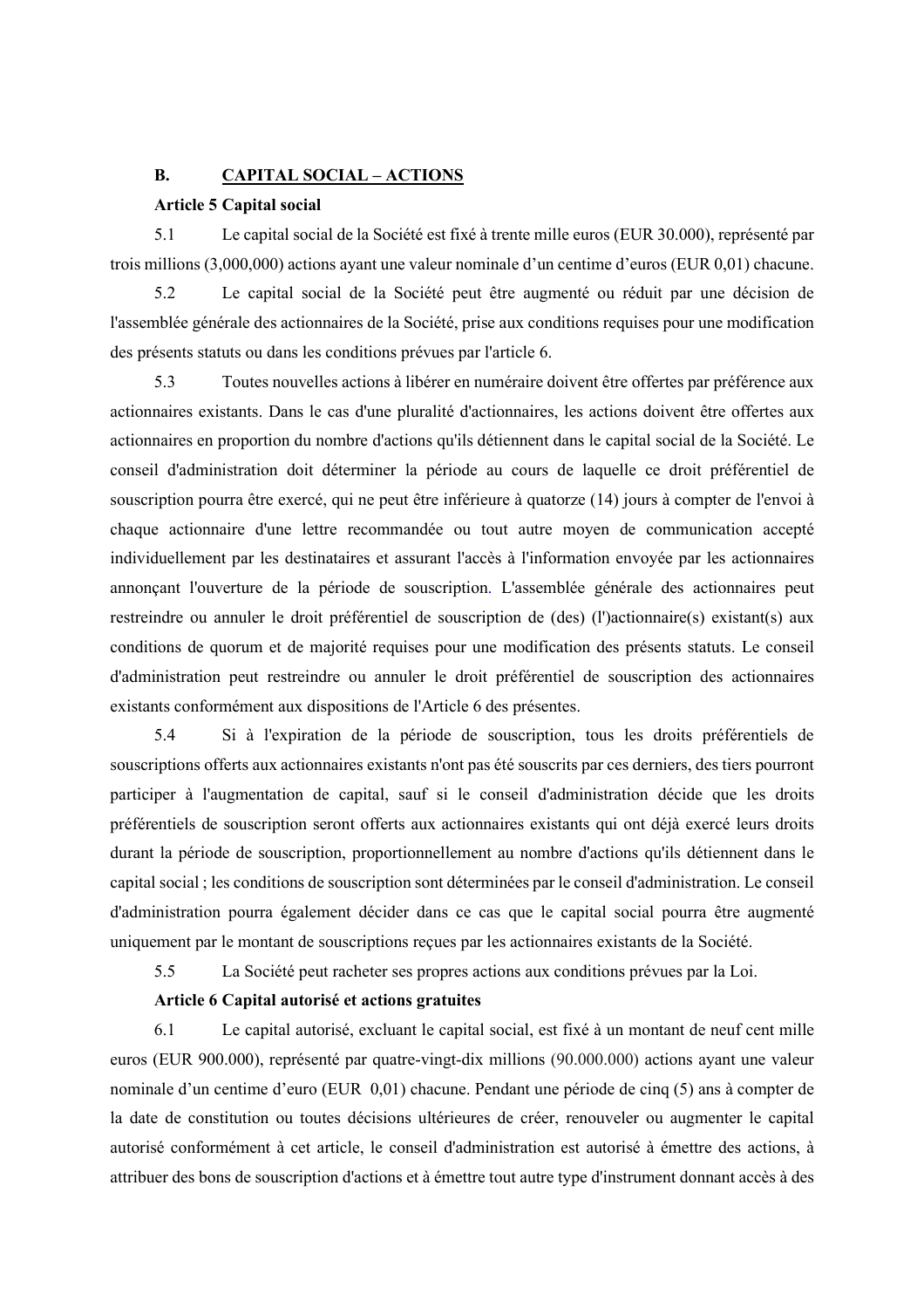actions dans les limites du capital autorisé au profit des personnes et aux conditions qu'il estimera opportunes lui permettant notamment de procéder à cette émission sans qu'un droit préférentiel de souscription aux actions émises ne soit réservé aux actionnaires existants et étant précisé que l'émission de tels instruments réduira le capital autorisé disponible en conséquence.

6.2 Le capital autorisé de la Société peut être augmenté ou réduit par décision de l'assemblée générale des actionnaires, adoptée aux conditions requises pour une modification des présents statuts.

6.3 Le conseil d'administration est autorisé à attribuer les actions existantes de la Société sans contrepartie ou d'émettre de nouvelles actions (les « **Actions Gratuites** ») libérées depuis les réserves disponibles (i) aux employés de la Société ou à certaines catégories de ces employés, (ii) aux employés de sociétés ou de groupements d'intérêts économiques dans lesquels la Société détient directement ou indirectement au moins dix pour cent (10%) du capital social ou des droits de vote, (iii) aux employés de sociétés ou de groupements d'intérêts économiques qui détiennent directement ou indirectement au moins dix pour cent (10%) du capital social ou des droits de vote de la Société, (iv) aux employés de sociétés ou de groupements d'intérêts économiques dans lesquels au moins cinquante pour cent (50 %) du capital social ou des droits de vote sont détenus directement ou indirectement, par une société, qui détient elle-même, directement ou indirectement, au moins cinquante pour cent (50%) du capital social de la Société et/ou (v) aux membres des organes sociaux de la Société ou des sociétés ou groupements d'intérêts économiques mentionnés sous les points (ii) à (iv) ci-dessus (les « **Bénéficiaires d'Actions Gratuites** »). Le conseil d'administration fixe les conditions de distribution des Actions Gratuites aux Bénéficiaires d'Actions Gratuites, incluant la date d'attribution et toute période minimale durant laquelle ces Actions Gratuites ne pourront pas être transférées par leurs propriétaires. Le droit préférentiel de souscription des actionnaires existants est annulé automatiquement dans le cas d'émission d'Actions Gratuites.

6.4 Les autorisations ci-dessus pourront être renouvelées par une décision de l'assemblée générale des actionnaires adoptée aux conditions requises pour une modification des présents statuts et conformément aux dispositions de la Loi, à chaque fois pour une période ne pouvant excéder une durée de cinq (5) ans.

## **Article 7 Actions – Transfert des actions**

7.1 La Société peut avoir un ou plusieurs actionnaires.

7.2 Le décès, la suspension des droits civils, la dissolution, la liquidation, la faillite ou l'insolvabilité ou tout autre événement similaire d'un des actionnaires n'entraînera pas la dissolution de la Société.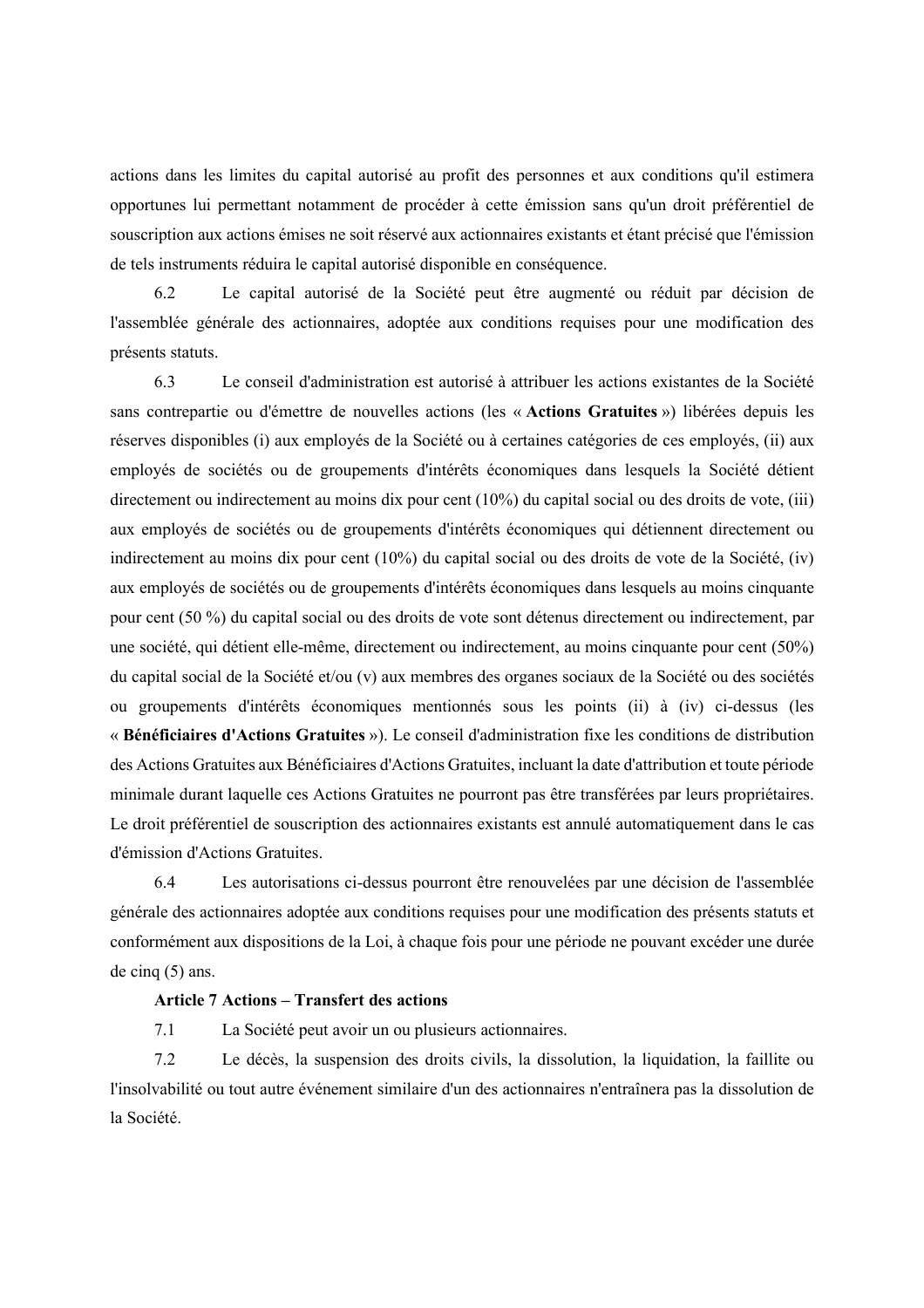7.3 Les actions de la Société sont uniquement nominatives. Les détenteurs d'actions, d'obligations ou de titres de créance émis par la Société sous forme nominative ne peuvent en demander la conversion en actions, obligations ou titres de créance au porteur ou sous forme dématérialisée.

7.4 Un registre des actions sera tenu au siège social de la Société, où il est mis à disposition de chaque actionnaire pour consultation. Ce registre contient toutes les informations requises par la Loi. La propriété des actions s'établit par une inscription sur ledit registre ou, dans le cas où des registres distincts ont été désignés conformément à l'article [7.5,](#page-17-0) dans ce(s) registre(s) distinct(s). Sans préjudice des conditions de transfert par inscription en compte prévues à l'article [7.10](#page-18-0) des présents statuts, un transfert d'actions est effectué au moyen d'une déclaration de transfert inscrite dans le registre concerné, datée et signée par le cédant et le cessionnaire ou par leurs représentants dûment autorisés ou par la Société lors de la notification du transfert ou de l'acceptation du transfert par la Société. La Société peut accepter et inscrire dans le registre correspondant un transfert sur la base de la correspondance ou d'autres documents constatant l'accord entre le cédant et le cessionnaire.

<span id="page-17-0"></span>7.5 La Société peut désigner des agents de registre dans différentes juridictions qui peuvent chacun tenir un registre distinct pour les actions qui y sont inscrites. Les actionnaires peuvent choisir d'être inscrits dans l'un de ces registres et de transférer leurs actions dans un autre registre ainsi tenu. Le conseil d'administration peut toutefois imposer des restrictions de transfert pour les actions conformément aux restrictions de négociation applicables. Un transfert vers le registre tenu au siège social de la Société peut toujours être demandé.

7.6 La Société ne reconnaît qu'un (1) seul titulaire par action. Les copropriétaires indivis nommeront un représentant unique qui les représentera vis-à-vis de la Société. La Société a le droit de suspendre l'exercice de tous les droits relatifs à cette action, à l'exception du droit à l'information, jusqu'à ce qu'un tel représentant ait été désigné.

7.7 Les actions sont librement cessibles dans les conditions prévues par la Loi.

7.8 Toute cession d'actions nominatives est opposable à la Société et aux tiers soit (i) sur déclaration de cession inscrite dans le registre des actionnaires, signée et datée par le cédant et le cessionnaire ou leurs représentants, ou (ii) sur notification de la cession à la Société ou après l'acceptation de la cession par la Société.

7.9 Sous réserve des dispositions de l'article [7.10,](#page-18-0) la Société peut considérer la personne au nom de laquelle les actions sont inscrites dans le registre des actionnaires comme le plein propriétaire de ces actions. Dans le cas où un détenteur d'actions ne fournit pas d'adresse écrite à laquelle tous les avis ou annonces de la Société peuvent être envoyés, la Société peut autoriser l'inscription d'un avis à cet effet dans le registre des actionnaires et l'adresse de ce détenteur sera réputée être au siège social de la Société ou à toute autre adresse pouvant être inscrite par la Société de temps à autre, jusqu'à ce qu'une adresse différente soit fournie à la Société par ce détenteur par écrit. Le détenteur peut, à tout moment,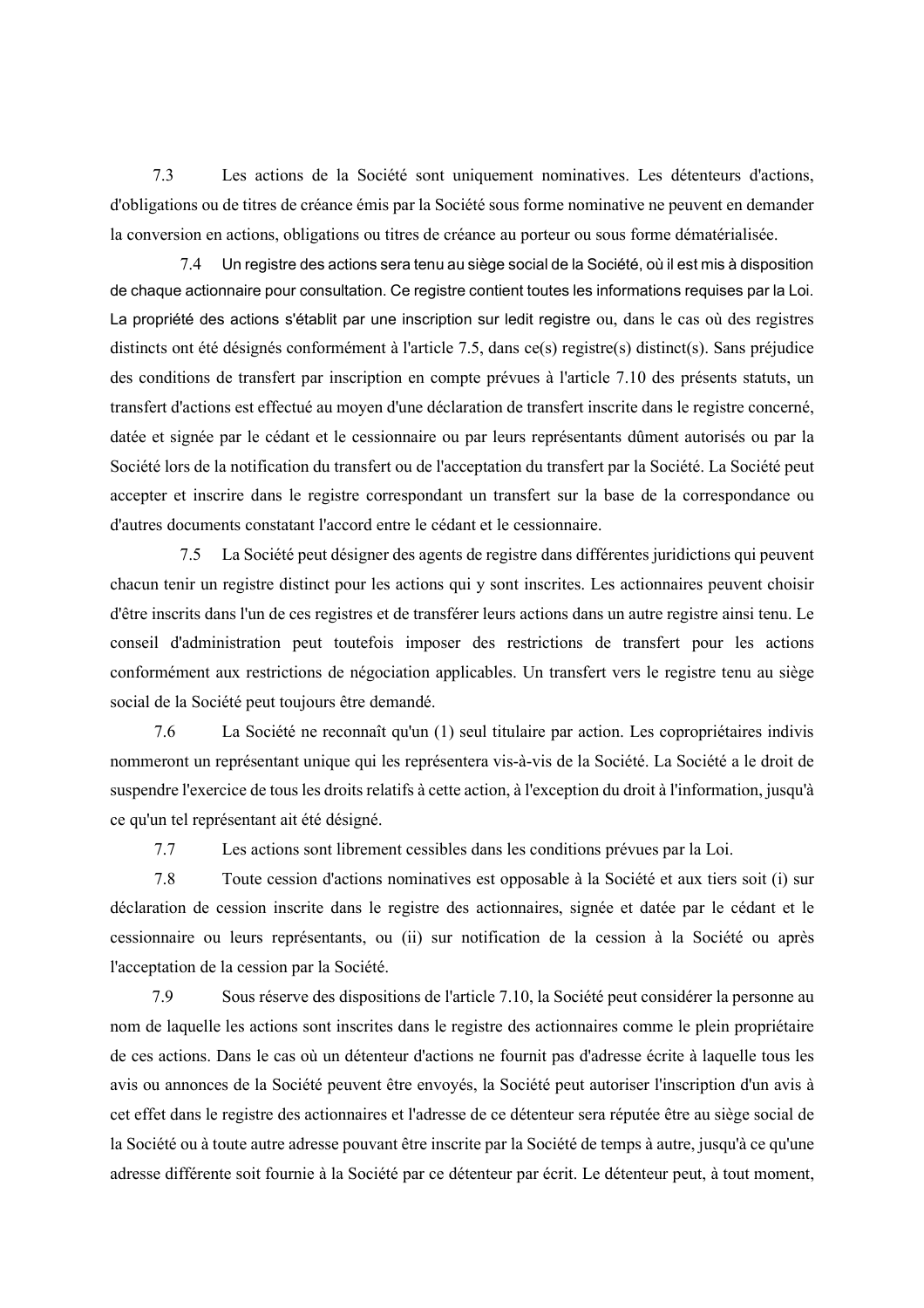modifier son adresse telle qu'inscrite dans le registre des actionnaires par le biais d'une notification écrite à la Société.

<span id="page-18-0"></span>7.10 Les actions peuvent être détenues par un porteur (le "**Porteur**") par l'intermédiaire d'un système de règlement de titres (l'"**Organisme de Règlement**") ou d'un dépositaire professionnel ou de tout sous-dépositaire (tout dépositaire et tout sous-dépositaire étant ci-après dénommés "**Dépositaire**"). Le détenteur d'actions détenues dans de tels comptes de titres fongibles a les mêmes droits et obligations que s'il détenait les actions directement. Les actions détenues par l'intermédiaire d'un système de paiement et de règlement de titres ou d'un Dépositaire sont inscrites sur un compte ouvert au nom du Porteur et peuvent être transférées d'un compte à un autre conformément aux procédures habituelles de transfert de titres sous forme d'inscription en compte. Toutefois, la Société effectuera les paiements de dividendes, le cas échéant, et tout autre paiement en espèces, en actions ou en autres titres, le cas échéant, uniquement au système de paiement et de règlement des titres ou au Dépositaire inscrit au registre des actionnaires ou conformément aux instructions de ce système de règlement des titres ou de ce Dépositaire. Ce paiement libérera la Société de ses obligations à cet égard.

7.11 Lorsque des actions sont inscrites dans le registre des actionnaires au nom ou pour le compte d'un système de paiement et de règlement de titres ou de l'opérateur de ce système et inscrites en tant qu'inscriptions en compte dans les comptes d'un Dépositaire, la Société - sous réserve d'avoir reçu du Dépositaire un certificat en bonne et due forme - permettra au Dépositaire de ces inscriptions en compte d'exercer les droits attachés aux actions correspondant aux inscriptions en compte du Porteur concerné, y compris la réception des convocations aux assemblées générales, l'admission et le vote aux assemblées générales, et considérera le Dépositaire comme le détenteur des actions correspondant aux droits d'inscription en compte aux fins du présent Article 7 des présents statuts. Le conseil d'administration peut déterminer les exigences formelles auxquelles ces certificats doivent se conformer et l'exercice des droits relatifs à ces actions peut en outre être soumis aux règles et procédures internes du système de règlement des titres.

# **C. ASSEMBLEES GENERALES D'ACTIONNAIRES**

#### **Article 8 Pouvoirs de l'assemblée générale des actionnaires**

8.1 Les actionnaires exercent leurs droits collectifs en assemblée générale d'actionnaires. Toute assemblée générale d'actionnaires de la Société régulièrement constituée représente l'ensemble des actionnaires de la Société. L'assemblée générale des actionnaires est investie des pouvoirs qui lui sont expressément réservés par la Loi et par les présents statuts.

8.2 Si la Société a un actionnaire unique, toute référence faite à « l'assemblée générale des actionnaires » devra être entendue comme une référence à « l'actionnaire unique », selon le contexte et le cas échéant, les pouvoirs conférés à l'assemblée générale des actionnaires devront être exercés par l'actionnaire unique.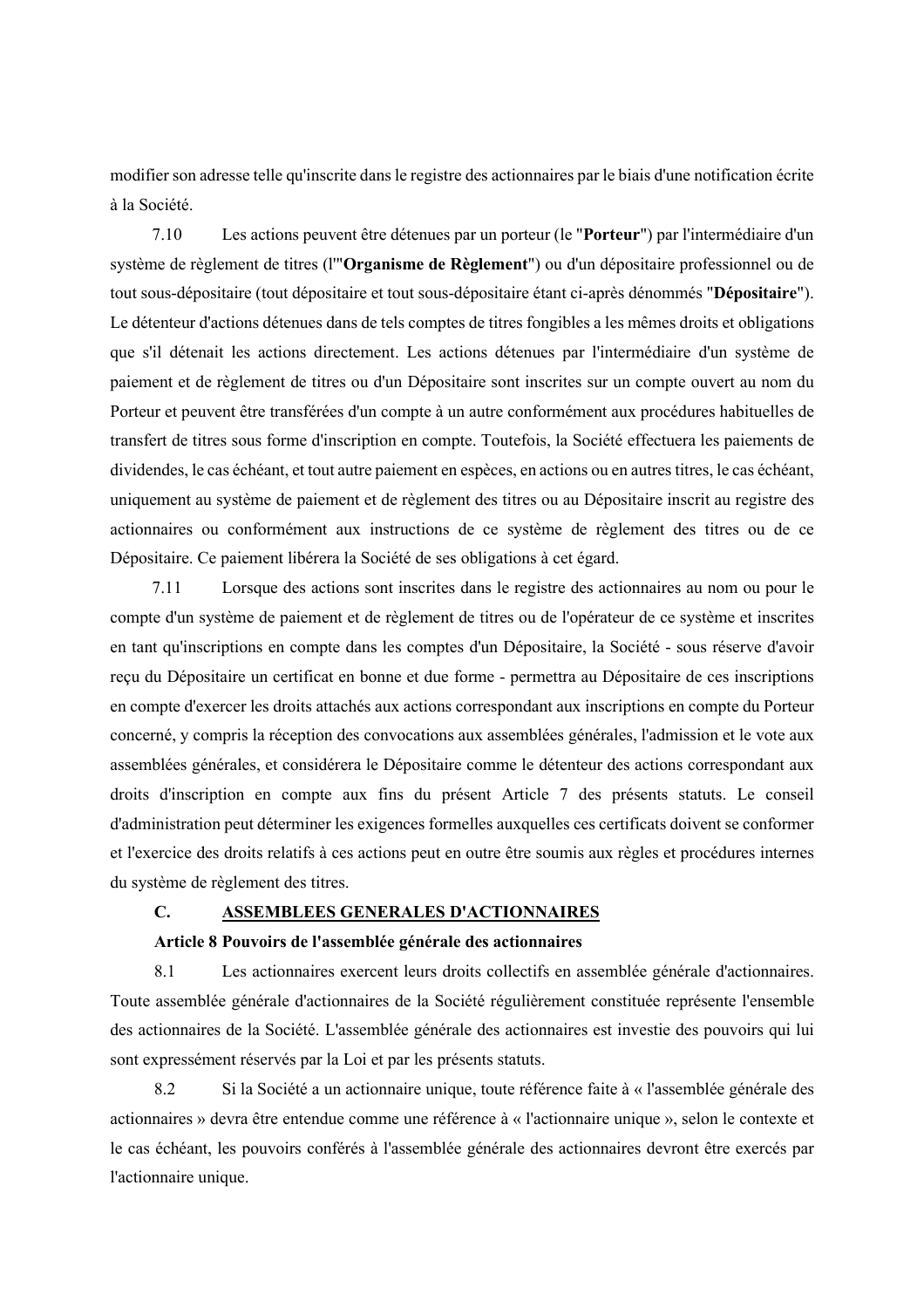#### **Article 9 Convocation des assemblées générales d'actionnaires**

9.1 L'assemblée générale des actionnaires de la Société peut, à tout moment, être convoquée par le conseil d'administration ou, le cas échéant, par le(s) commissaire(s).

9.2 L'assemblée générale des actionnaires doit obligatoirement être convoquée par le conseil d'administration ou par le(s) commissaire(s) sur demande écrite d'un ou plusieurs actionnaires représentant au moins dix pour cent (10%) du capital social de la Société. En pareil cas, l'assemblée générale des actionnaires devra être tenue dans un délai d'un (1) mois à compter de la réception de cette demande.

<span id="page-19-0"></span>9.3 La convocation à chaque assemblée générale des actionnaires contient l'ordre du jour de l'assemblée, (a) le lieu, la date et l'heure de l'assemblée, (b) la description des procédures que les actionnaires doivent respecter pour pouvoir participer et voter à l'assemblée générale, (c) l'indication de la date d'enregistrement et de la manière dont les actionnaires doivent s'enregistrer, ainsi qu'une déclaration selon laquelle seuls ceux qui sont actionnaires à cette date auront le droit de participer et de voter à l'assemblée générale, (d) l'indication des adresses postales et électroniques où et comment le texte intégral des documents à soumettre à l'assemblée générale et les projets de résolution peuvent être obtenus et (e) l'indication de l'adresse du site Internet sur lequel ces informations sont disponibles. Cet avis prend la forme d'annonces publiées (i) au moins vingt (20) jours avant l'assemblée, dans le Recueil Electronique des Sociétés et Associations et dans un journal luxembourgeois et (ii) de manière à en assurer l'accès rapide sur une base non discriminatoire dans les médias sur lesquels on peut raisonnablement compter pour une diffusion efficace de l'information dans l'ensemble de l'Espace Economique Européen. Un délai de préavis d'au moins dix (10) jours s'applique, en cas de deuxième convocation ou de convocation ultérieure d'une assemblée générale convoquée pour défaut de quorum requis pour l'assemblée convoquée par la première convocation, à condition que le présent article [9.3](#page-19-0) ait été respecté pour la première convocation et qu'aucun nouveau point n'ait été mis à l'ordre du jour. Si les actions sont cotées sur un marché boursier, les avis seront en outre publiés de toute autre manière requise par les lois, règles ou règlements applicables à ce marché boursier de temps à autre..

9.4 Si tous les actionnaires sont présents ou représentés et ont renoncé à toute formalité de convocation, l'assemblée générale des actionnaires peut être tenue sans convocation préalable, ni publication.

#### **Article 10 Conduite des assemblées générales d'actionnaires**

10.1 L'assemblée générale annuelle des actionnaires devra être tenue dans les six (6) mois suivant la fin de l'exercice social au Grand-Duché de Luxembourg, au siège social de la Société ou à tout autre endroit au Grand-Duché de Luxembourg tel que précisé dans la convocation. Les autres assemblées générales d'actionnaires pourront être tenues aux lieux et heures indiqués dans les convocations respectives. Les détenteurs d'obligations n'ont pas le droit d'assister aux assemblées générales d'actionnaires.

10.2 Un bureau de l'assemblée doit être constitué à chaque assemblée générale d'actionnaires, composé d'un président, d'un secrétaire et d'un scrutateur, sans qu'il ne soit nécessaire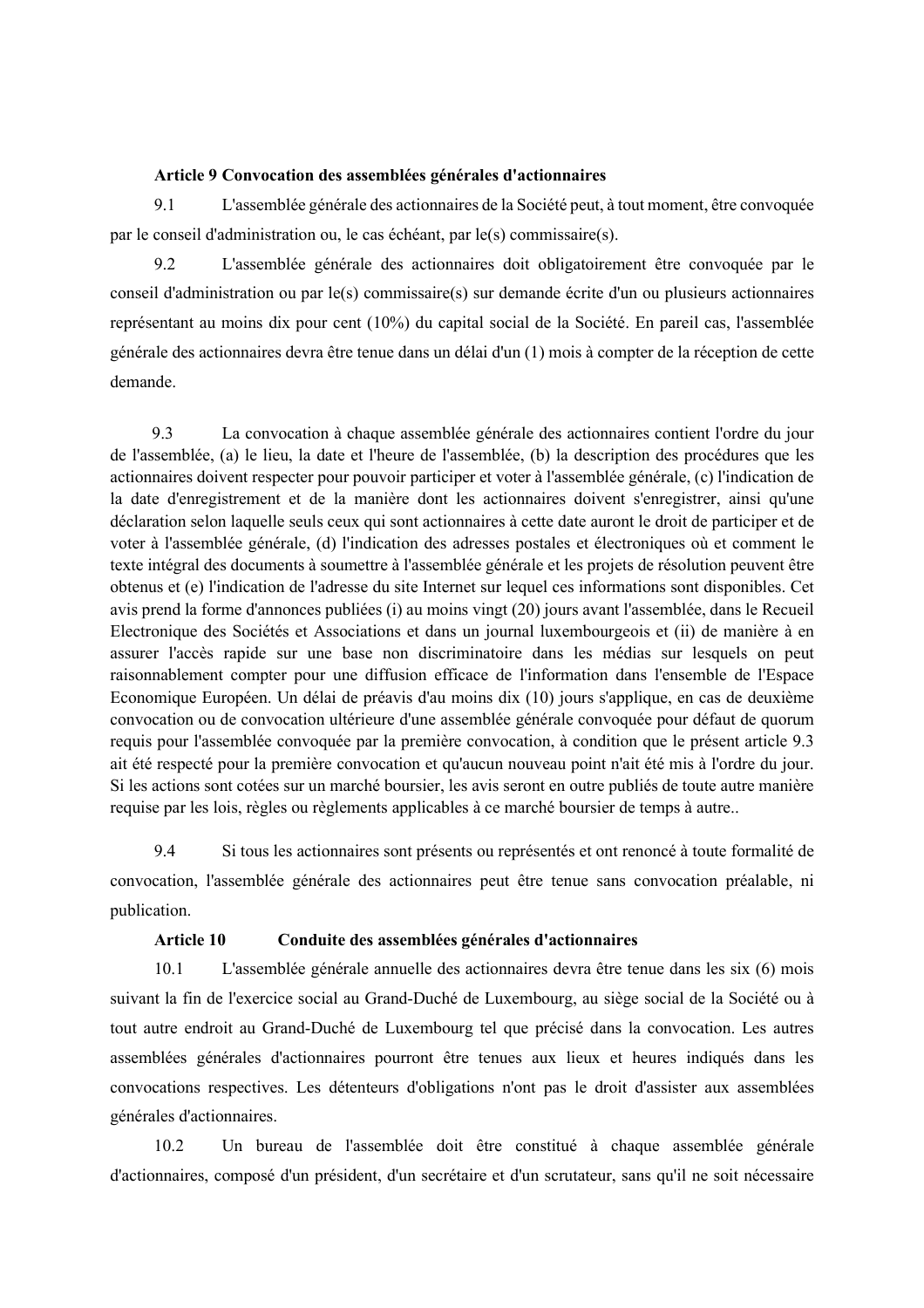que ces membres du bureau de l'assemblée soient actionnaires ou membres du conseil d'administration. Le bureau doit s'assurer que l'assemblée est tenue en conformité avec les règles applicables et, en particulier, en conformité avec les règles relatives à la convocation, aux conditions de majorité, au partage des voix et à la représentation des actionnaires.

10.3 Une liste de présence doit être tenue à toute assemblée générale d'actionnaires.

10.4 Un actionnaire peut participer à toute assemblée générale des actionnaires en désignant une autre personne comme son mandataire par écrit ou par télécopie, courrier électronique ou par tout autre moyen de communication. Une personne peut représenter plusieurs ou même tous les actionnaires.

10.5 Les actionnaires participant à une assemblée par conférence téléphonique, par visioconférence ou par tout autre moyen de communication permettant de les identifier, permettant à toute personne participant à cette assemblée de s'entendre mutuellement de manière continue, et permettant une participation effective de ces personnes à l'assemblée, sont réputés être présents pour le calcul du quorum et des voix, à la condition que ces moyens de communication soient mis à disposition au lieu de tenue de l'assemblée.

10.6 Chaque actionnaire peut voter à une assemblée générale des actionnaires par correspondance au moyen d'un formulaire de vote, envoyé par lettre, courrier électronique, par télécopie ou par tout autre moyen de communication au siège social de la Société ou à l'adresse mentionnée dans l'avis de convocation. Les actionnaires peuvent uniquement utiliser les formulaires de vote par correspondance distribués par la Société et qui contiennent au moins le lieu, la date et l'heure de l'assemblée, l'ordre du jour de l'assemblée, les propositions soumises à l'assemblée, ainsi que pour chaque proposition, trois cases autorisant l'actionnaire à voter en faveur, contre, ou à s'abstenir de voter en cochant la case appropriée.

10.7 Les formulaires de vote qui, pour une résolution proposée, ne font pas apparaître (i) un vote en faveur, (ii) un vote contre la résolution proposée ou (iii) une abstention sont nuls en ce qui concerne cette résolution. La Société doit seulement prendre en compte les formulaires de vote reçus avant la tenue de l'assemblée générale des actionnaires à laquelle ils se rapportent.

10.8 Le conseil d'administration peut déterminer des conditions supplémentaires à remplir par les actionnaires afin de pouvoir participer aux assemblées générales des actionnaires.

#### **Article 11 Admission**

11.1 Si les actions de la Société sont cotées sur un Marché réglementé d'un marché boursier, tout actionnaire qui détient une ou plusieurs action(s) de la Société à 24h00 (minuit, heure du Luxembourg) à la date tombant trois (3) jours avant (et excluant) la date de l'assemblée générale ou à une date fixée par le conseil d'administration (la "**Date d'Enregistrement**") sera admis à l'assemblée générale des actionnaires concernée. Tout actionnaire qui souhaite assister à l'assemblée générale doit en informer la Société au plus tard à la Date d'Enregistrement, de la manière déterminée par le conseil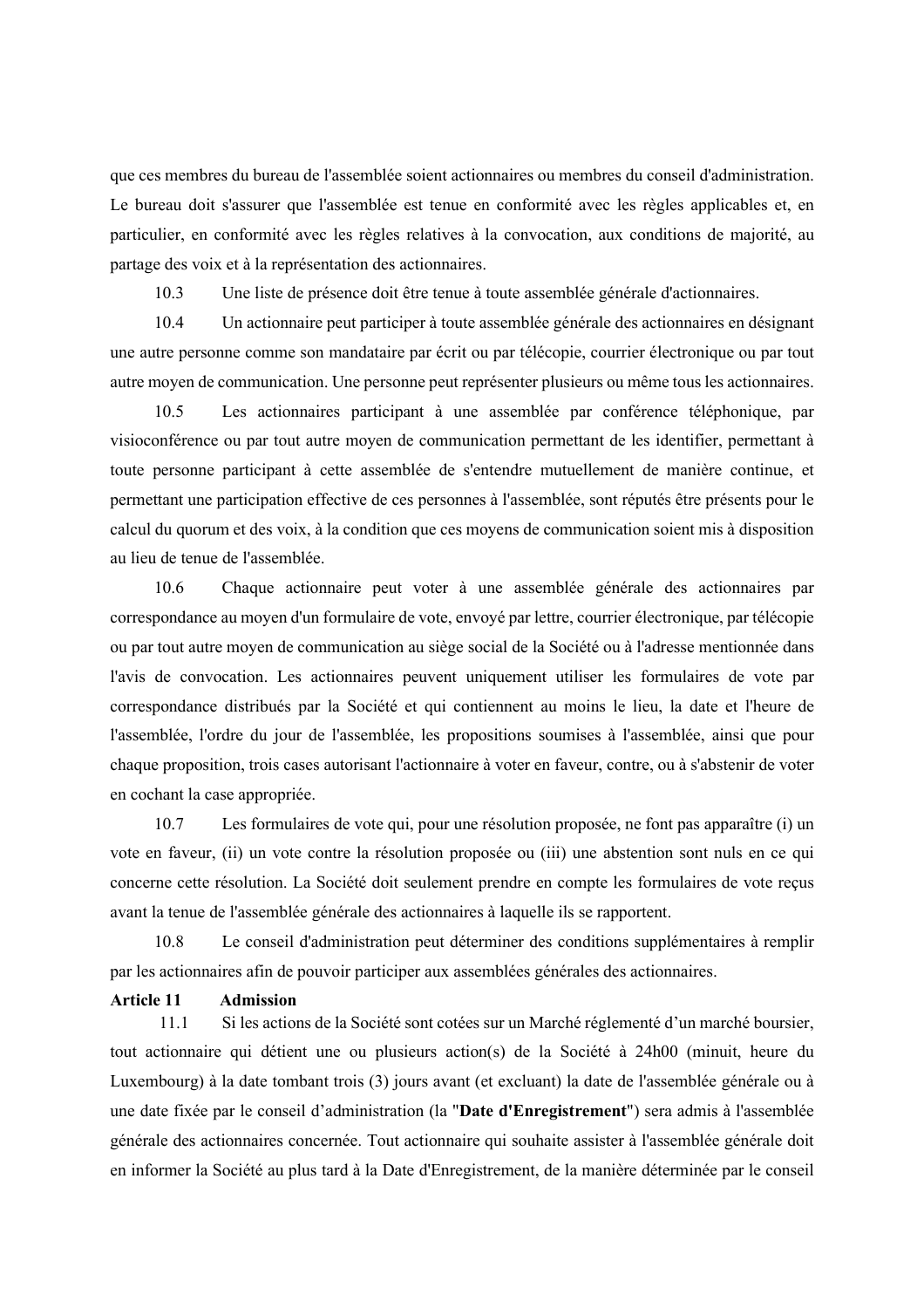d'administration dans la convocation. Dans le cas d'actions détenues par l'intermédiaire d'un Organisme de Règlement ou auprès d'un dépositaire, un détenteur d'actions souhaitant assister à une assemblée générale des actionnaires doit recevoir de cet Organisme de Règlement ou de ce dépositaire un certificat attestant du nombre d'actions enregistrées sur le compte concerné à la date d'enregistrement. Le certificat doit être soumis à la Société à son adresse enregistrée au plus tard trois (3) jours ouvrables avant la date de l'assemblée générale. Dans le cas où l'actionnaire vote par procuration, la procuration doit être déposée au siège social de la Société en même temps ou auprès de tout agent de la Société, dûment autorisé à recevoir de telles procurations. Le conseil d'administration peut fixer une période plus courte pour la soumission du certificat ou de la procuration.

En ce qui concerne les actions qui ne sont pas cotées en bourse, tout actionnaire qui détient une ou plusieurs de ces actions non cotées de la Société, qui est inscrit dans le registre des actionnaires de la Société relatif à ces actions non cotées à la date d'enregistrement, sera admis à l'assemblée générale concernée.

#### **Article 12 Quorum, majorité et vote**

12.1 Chaque action donne droit à une voix en assemblée générale d'actionnaires.

12.2 Sauf dispositions contraires de la Loi ou des statuts, les décisions prises en assemblées générales d'actionnaires dûment convoquées ne requièrent aucune condition de quorum et sont adoptées à la majorité simple des votes valablement exprimés quelle que soit la portion du capital social représentée. Les abstentions et les votes blancs ou nuls ne sont pas pris en compte.

#### **Article 13 Modification des statuts**

13.1 Sauf disposition contraire des présents statuts ou de la Loi, les présents statuts peuvent être modifiés à la majorité des deux-tiers des voix des actionnaires valablement exprimées lors d'une assemblée générale des actionnaires à laquelle plus de la moitié du capital social de la Société est présente ou représentée. Si le quorum n'est pas atteint à une assemblée, une seconde assemblée pourra être convoquée dans les conditions prévues à l'article 9.3 qui pourra alors délibérer quel que soit le quorum et au cours de laquelle les décisions seront adoptées à la majorité des deux-tiers des voix valablement exprimées. Les abstentions et les votes blancs ou nuls ne sont pas pris en compte.

#### **Article 14 Changement de nationalité**

Les actionnaires peuvent changer la nationalité de la Société par une décision de l'assemblée générale des actionnaires adoptée dans les conditions requises pour une modification des présents statuts.

# **Article 15 Prorogation des assemblées générales des actionnaires**

Dans les conditions prévues par la Loi, le conseil d'administration peut, proroger séance tenante une assemblée générale à quatre (4) semaines. Le conseil d'administration peut prendre une telle décision à la demande d'un ou de plusieurs actionnaires représentant au moins dix pour cent (10%) du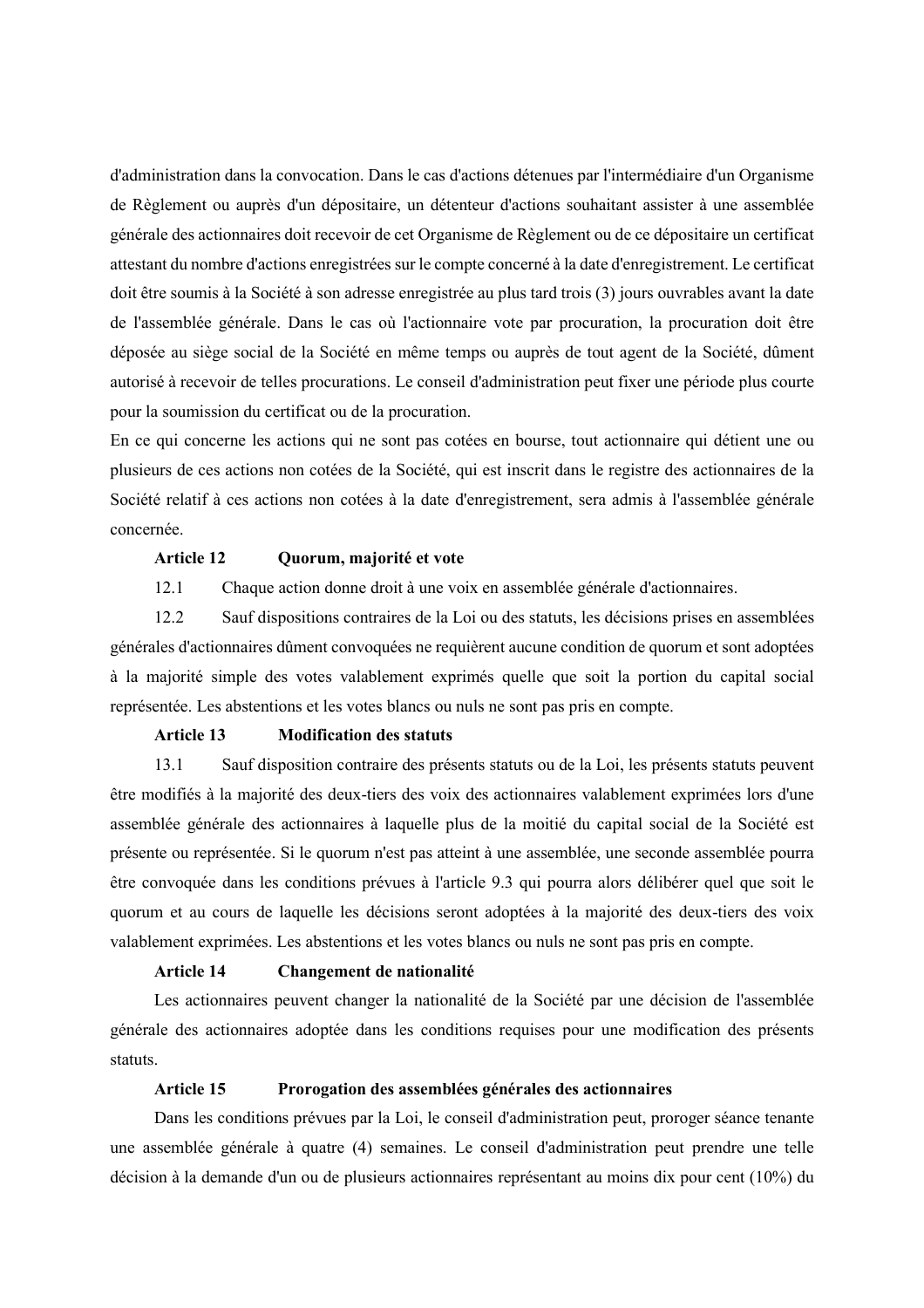capital social de la Société. Dans l'hypothèse d'une prorogation, toute décision déjà adoptée par l'assemblée générale des actionnaires sera annulée.

#### **Article 16 Procès-verbal des assemblées générales d'actionnaires**

16.1 Le bureau de toute assemblée générale des actionnaires doit dresser un procès-verbal de l'assemblée qui doit être signé par les membres du bureau de l'assemblée ainsi que par tout autre actionnaire à sa demande.

16.2 Toute copie ou extrait de ces procès-verbaux originaux, à produire dans le cadre de procédures judiciaires ou à remettre à tout tiers devra être certifié conforme à l'original par le notaire dépositaire de l'acte original dans l'hypothèse où l'assemblée aurait été retranscrite dans un acte authentique, ou devra être signé par le président du conseil d'administration, si un président a été nommé, ou par deux (2) membres du conseil d'administration.

# **D. ADMINISTRATION**

# **Article 17 Composition et pouvoirs du conseil d'administration**

17.1 La Société est gérée par un conseil d'administration composé d'au moins trois (3) membres. Lorsque la Société a été constituée par un actionnaire unique ou lorsqu'il apparaît, lors d'une assemblée générale d'actionnaires, que toutes les actions émises par une Société sont détenues par un actionnaire unique, la Société peut être gérée par un administrateur unique jusqu'à la prochaine assemblée générale d'actionnaires consécutive à l'augmentation du nombre d'actionnaires. Dans cette hypothèse, le cas échéant et lorsque l'expression « administrateur unique » n'est pas mentionnée expressément dans les présents statuts, une référence au « conseil d'administration » utilisée dans les présents statuts devra être entendue comme une référence à l' « administrateur unique ».

17.2 Le conseil d'administration est investi des pouvoirs les plus étendus pour agir au nom de la Société et pour prendre toute mesure nécessaire ou utile pour l'accomplissement de l'objet social de la Société, à l'exception des pouvoirs réservés par la Loi ou par les présents statuts à l'assemblée générale des actionnaires.

17.3 Le conseil d'administration établira ses propres règles de procédure et pourra créer un ou plusieurs comités. La composition et les pouvoirs de ce(s) comité(s), les conditions de la nomination, de la révocation, de la rémunération et de la durée de mandat de ses membres, ainsi que ses/leurs règles de procédures seront déterminés par le conseil d'administration. Le conseil d'administration sera en charge de superviser les activités de ce (ces) comité(s). Afin d'éviter tout doute, de tels comités ne peuvent être considérés comme un comité de direction au sens de l'article 441-11 de la Loi.

## **Article 18 Gestion journalière**

La gestion journalière de la Société ainsi que la représentation de la Société en rapport avec une telle gestion journalière peut être déléguée à un ou plusieurs administrateurs, dirigeants ou autres agents,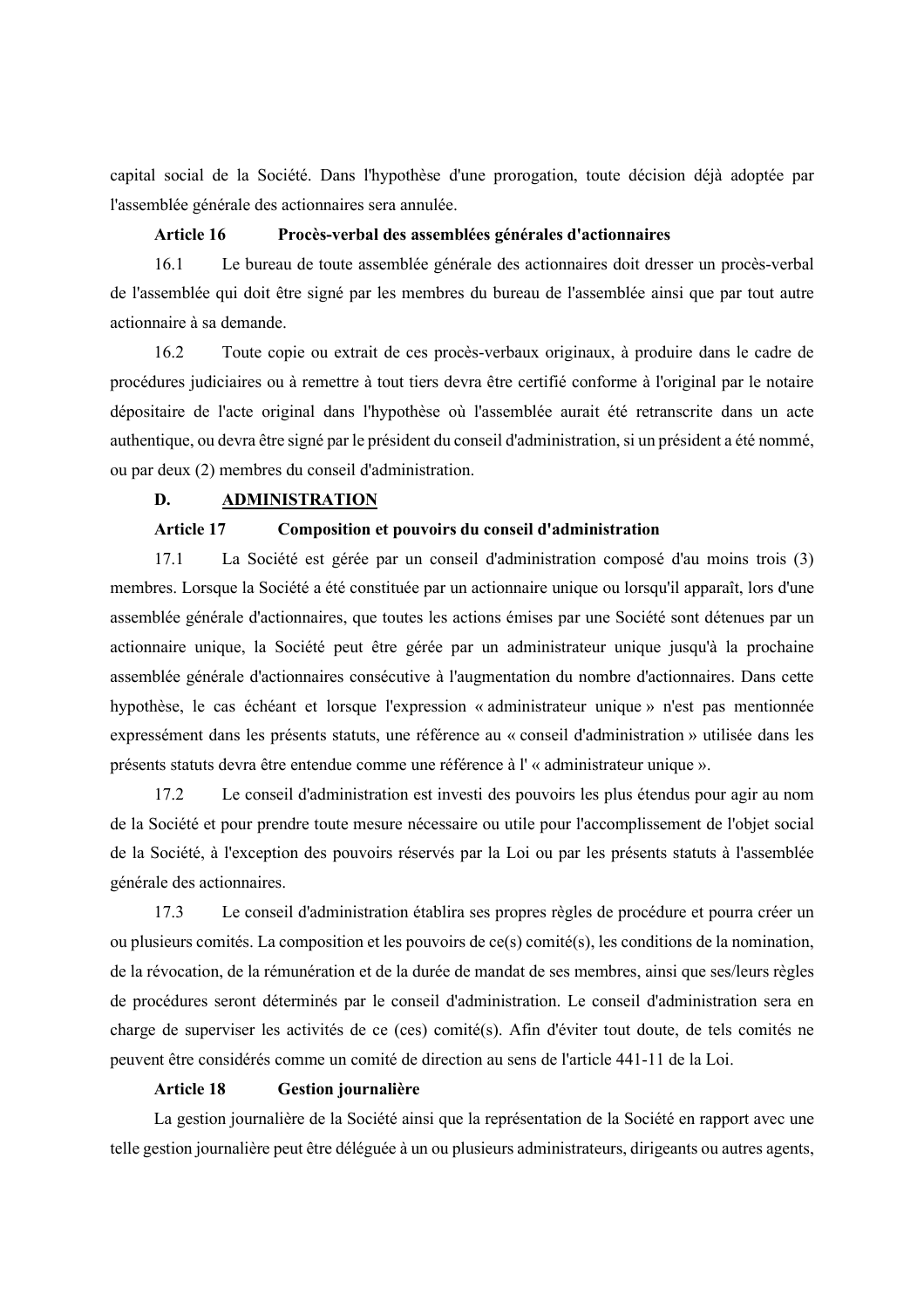agissant individuellement ou conjointement. Leur nomination, leur révocation et leurs pouvoirs seront déterminés par une décision du conseil d'administration.

## **Article 19 Nomination, révocation et durée des mandats des administrateurs**

19.1 Les administrateurs sont nommés par l'assemblée générale des actionnaires qui détermine leur rémunération et la durée de leur mandat. L'assemblée générale des actionnaires peut décider de nommer des administrateurs de différentes catégories, désignés comme les administrateurs de catégorie A (les "**Administrateurs de Catégorie A**") et les administrateurs de catégorie B (les "**Administrateurs de Catégorie B**"). Toute référence faite ci-après aux "administrateurs" doit être interprétée comme une référence aux Administrateurs de Catégorie A et/ou aux Administrateurs de Catégorie B, en fonction du contexte et le cas échéant.

19.2 La durée du mandat d'un administrateur ne peut excéder six (6) ans. Les administrateurs peuvent faire l'objet de réélections successives.

19.3 Chaque administrateur est nommé à la majorité simple des voix valablement exprimées à une assemblée générale des actionnaires.

19.4 Tout administrateur pourra être révoqué de ses fonctions à tout moment avec ou sans motif par l'assemblée générale des actionnaires à la majorité simple des voix valablement exprimées.

19.5 Si une personne morale est nommée en tant qu'administrateur de la Société, cette personne morale doit désigner une personne physique en qualité de représentant permanent qui doit assurer cette fonction au nom et pour le compte de la personne morale. La personne morale peut révoquer son représentant permanent uniquement si elle nomme simultanément son successeur. Une personne physique peut uniquement être le représentant permanent d'un seul (1) administrateur de la Société et ne peut être lui-même simultanément administrateur de la Société.

## **Article 20 Vacance d'un poste d'administrateur**

20.1 Dans l'hypothèse où un poste d'administrateur deviendrait vacant suite au décès, à l'incapacité juridique, à la faillite, à la démission ou autre, cette vacance pourra être comblée à titre temporaire et pour une durée ne pouvant excéder le mandat initial de l'administrateur qui fait l'objet d'un remplacement par les administrateurs restants jusqu'à ce que la prochaine assemblée générale d'actionnaires, appelée à statuer sur la nomination permanente d'un nouvel administrateur en conformité avec les dispositions légales applicables.

20.2 Dans l'hypothèse où la vacance surviendrait alors que la Société est gérée que par un administrateur unique, cette vacance devra être comblée sans délai par l'assemblée générale des actionnaires.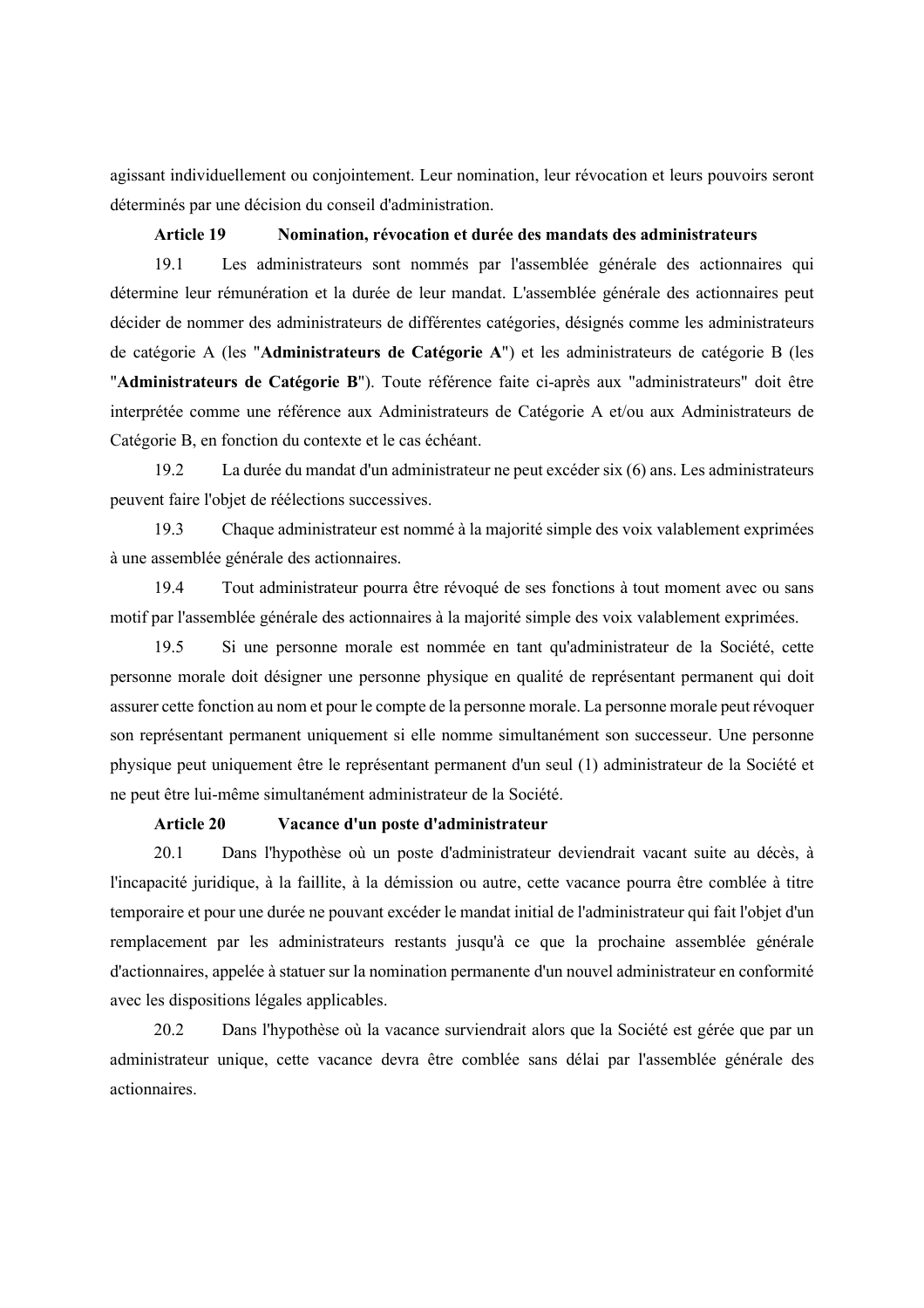#### **Article 21 Convocation aux conseils d'administration**

21.1 Le conseil d'administration se réunit à la demande du président, si un président a été nommé, ou de n'importe quel administrateur. Les réunions du conseil d'administration doivent être tenues au siège social de la Société sauf indication contraire dans la convocation.

21.2 Une convocation écrite à toute réunion du conseil d'administration doit être adressée aux administrateurs au minimum vingt-quatre (24) heures à l'avance par rapport à l'heure fixée dans la convocation, sauf en cas d'urgence, auquel cas la nature et les motifs d'une telle urgence seront mentionnés dans la convocation. Une telle convocation peut être omise en cas d'accord écrit de chaque administrateur, par télécopie, courrier électronique ou par tout autre moyen de communication. Une copie d'un tel document signé constituera une preuve suffisante d'un tel accord. Aucune convocation préalable ne sera exigée pour un conseil d'administration dont le lieu et l'heure auront été déterminés par une décision adoptée lors d'un précédent conseil d'administration, communiquée à tous les membres du conseil d'administration.

21.3 Aucune convocation préalable ne sera requise dans l'hypothèse où tous les membres du conseil d'administration seront présents ou représentés à un conseil d'administration et renonceraient aux formalités de convocation ou dans l'hypothèse de décisions écrites et approuvées par tous les membres du conseil d'administration.

# **Article 22 Conduite des réunions du conseil d'administration**

22.1 Le conseil d'administration peut élire un président parmi ses membres. Il peut également désigner un secrétaire, qui peut ne pas être un administrateur et qui sera chargé de tenir les procès-verbaux des réunions du conseil d'administration.

22.2 Le président, si un président a été nommé, préside toutes les réunions du conseil d'administration, mais, en son absence, le conseil d'administration peut nommer provisoirement un autre administrateur en qualité de président temporaire par un vote à la majorité des administrateurs présents ou représentés à la réunion.

22.3 Tout administrateur peut se faire représenter à chaque réunion du conseil d'administration en désignant tout autre membre du conseil d'administration comme son mandataire par écrit, ou par télécopie, courrier électronique ou tout autre moyen de communication, une copie du mandat en constituant une preuve suffisante. Un administrateur peut représenter un ou plusieurs administrateurs, mais non la totalité des membres du conseil d'administration.

22.4 Les réunions du conseil d'administration peuvent également se tenir par conférence téléphonique, visioconférence ou par tout autre moyen de communication permettant à toutes les personnes y participant de s'entendre mutuellement sans discontinuité, garantissant une participation effective à cette réunion. La participation à une réunion par ces moyens équivaut à une participation en personne.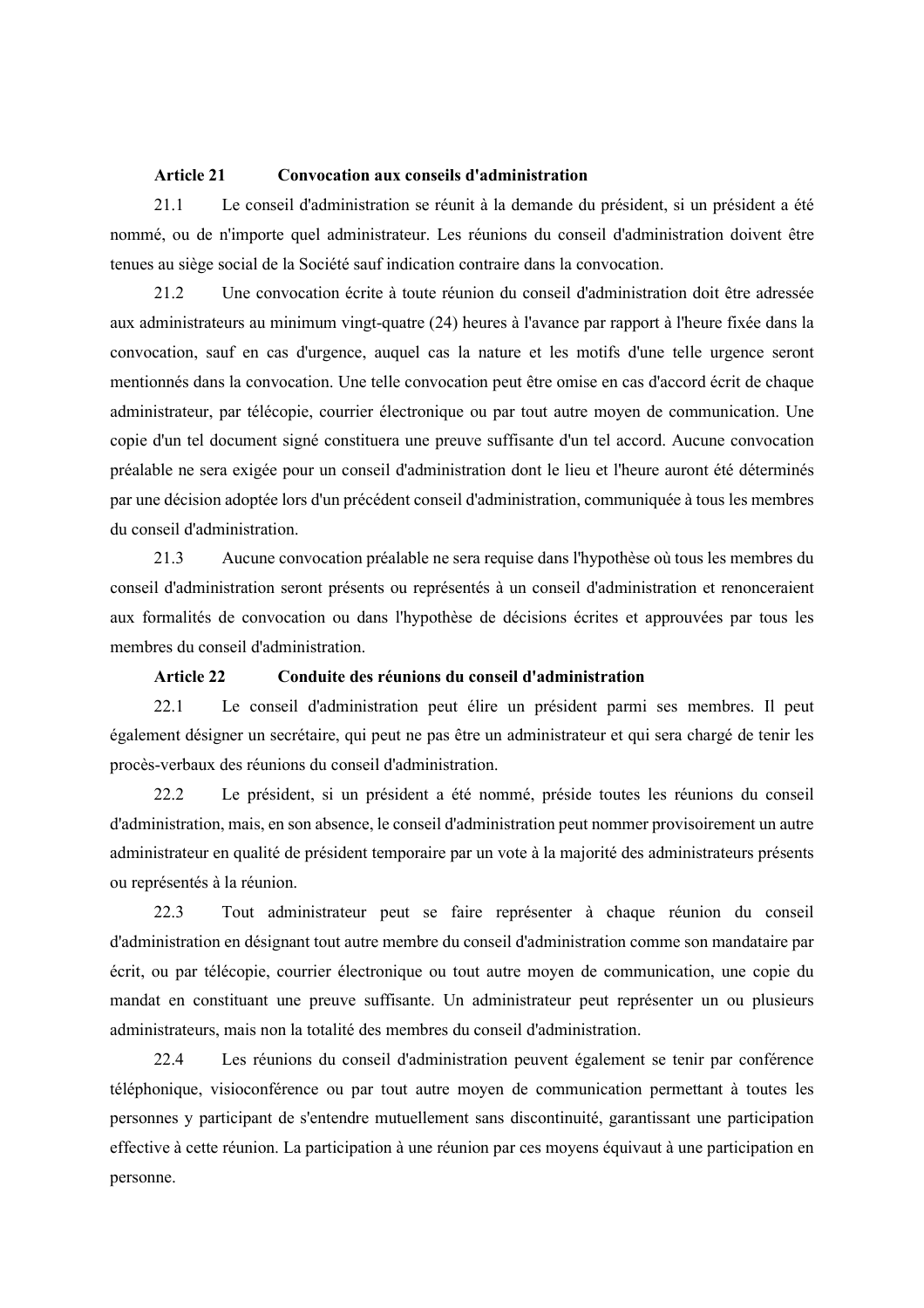22.5 Le conseil d'administration ne peut délibérer ou statuer valablement que si au moins la moitié des administrateurs est présente ou représentée à une réunion du conseil d'administration. Dans le cas où une assemblée générale d'actionnaires a nommé différentes catégories d'administrateurs, le conseil d'administration ne peut délibérer et statuer valablement que si au moins la moitié des administrateurs est présente ou représentée avec au moins un (1) Administrateur de Catégorie A et un (1) Administrateur de Catégorie B. Si quorum n'est pas atteint à la première réunion, les administrateurs peuvent être convoqués une seconde fois par courrier électronique ou par tout autre moyen de communication avec le même ordre du jour et le conseil d'administration pourra alors délibérer ou statuer valablement si au moins la moitié des administrateurs est présente ou représentée, quelle que soit leur catégorie.

22.6 Les décisions sont adoptées à la majorité des voix des administrateurs présents ou représentés, quelle que soit leur catégorie. En cas de partage des voix, le président, si un président a été nommé, n'a pas de voix prépondérante.

22.7 Le conseil d'administration peut, à l'unanimité, prendre des décisions par résolution circulaire en exprimant son approbation par écrit, par télécopie, par courrier électronique ou par tout autre moyen de communication. Chaque administrateur peut exprimer son consentement séparément, l'ensemble des consentements attestant de l'adoption des décisions. La date de ces décisions sera la date de la dernière signature.

# **Article 23 Conflit d'intérêts**

23.1 Sauf dispositions contraires de la Loi, tout administrateur qui a, directement ou indirectement, un intérêt de nature patrimoniale opposé à celui de la Société à l'occasion d'une opération relevant du conseil d'administration est tenu d'en prévenir le conseil d'administration et de faire mentionner cette déclaration dans le procès-verbal de la séance. L'administrateur concerné ne peut prendre part ni aux discussions relatives à cette opération, ni au vote y afférent. Ce conflit d'intérêts doit également faire l'objet d'un rapport aux actionnaires, lors de la prochaine assemblée générale des actionnaires, et avant toute prise de décision de l'assemblée générale des actionnaires sur tout autre point à l'ordre du jour.

23.2 Lorsque la Société comprend un administrateur unique, les opérations conclues entre la Société et cet administrateur ayant un intérêt opposé à celui de la Société doivent être mentionnées dans la décision de l'administrateur unique.

23.3 Lorsqu'en raison d'un conflit d'intérêts, le nombre d'administrateurs requis afin de délibérer valablement n'est pas atteint, le conseil d'administration peut décider de déférer la décision sur ce point spécifique à l'assemblée générale des actionnaires.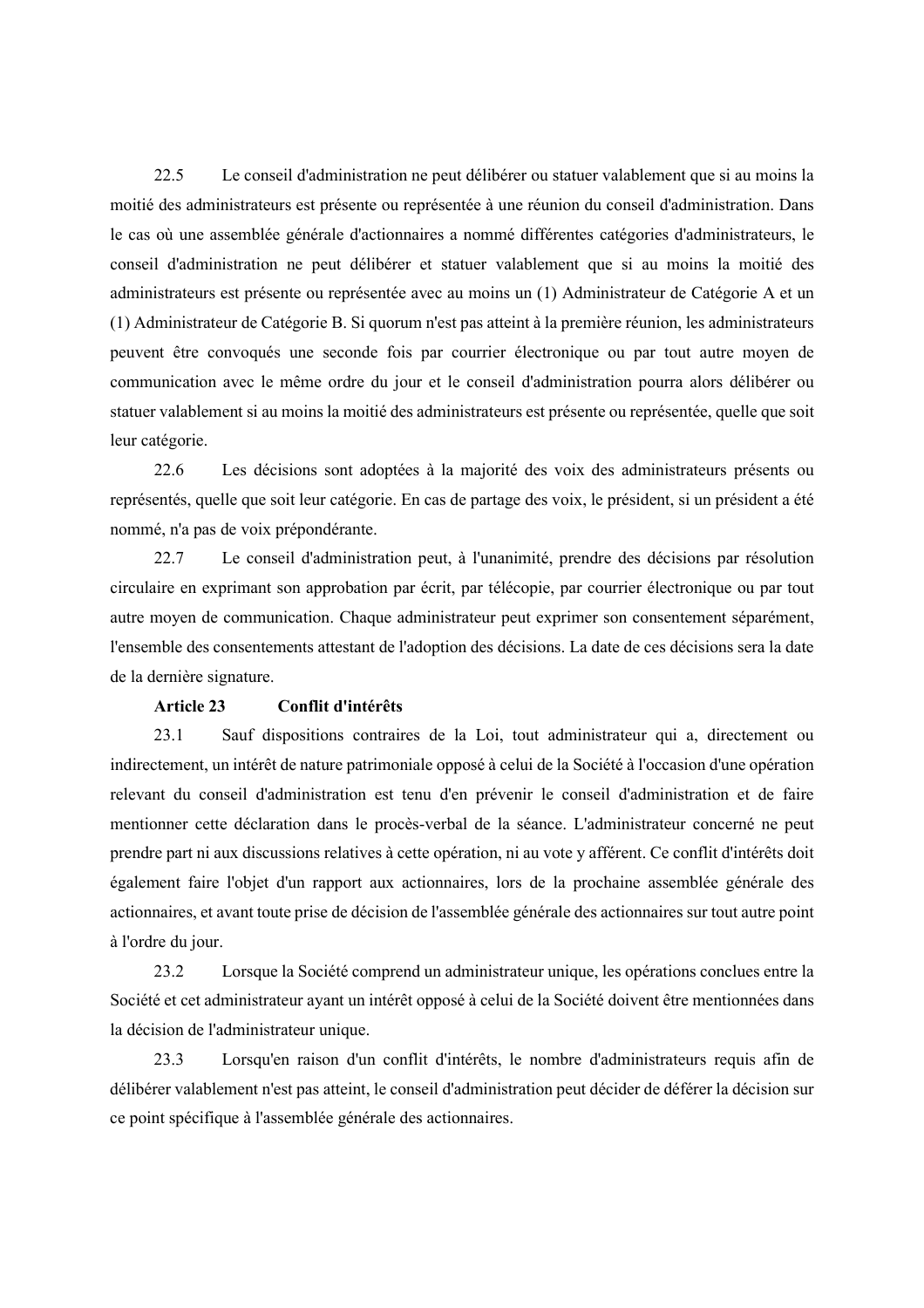23.4 Les règles régissant le conflit d'intérêts ne s'appliquent pas lorsque la décision du conseil d'administration ou de l'administrateur unique se rapporte à des opérations courantes, conclues dans des conditions normales.

23.5 Les articles 23.1 à 23.4 de ces statuts, s'appliquent au(x) délégué(s) à la gestion journalière, à l'exception du cas où un (1) délégué à la gestion journalière unique a été désigné et que celui-ci a un intérêt opposé à celui de la Société, la décision visée doit être prise par le conseil d'administration.

# **Article 24 Procès-verbaux des réunions du conseil d'administration – procès-verbaux des décisions de l'administrateur unique**

24.1 Les procès-verbaux de toutes les réunions du conseil d'administration seront signés par le président du conseil d'administration, si un président a été nommé, ou en son absence, par le président temporaire, ou par deux (2) administrateurs.

24.2 Les copies ou extraits de ces procès-verbaux qui pourront être produits en justice ou dans tout autre contexte seront signés par le président du conseil d'administration, si un président a été nommé, ou par deux (2) administrateurs.

24.3 Les décisions de l'administrateur unique sont retranscrites dans des procès-verbaux qui seront signés par l'administrateur unique. Les copies ou extraits de ces procès-verbaux qui pourront être produits en justice ou dans tout autre contexte seront signés par l'administrateur unique.

# **Article 25 Rapports avec les tiers**

25.1 La Société est valablement engagée vis-à-vis des tiers en toutes circonstances (i) par la signature de l'administrateur unique ou, si la Société a plusieurs administrateurs, par la signature conjointe de deux (2) administrateurs, ou par la signature conjointe d'un (1) Administrateur de Catégorie A et un (1) Administrateur de Catégorie B le cas échéant ou (ii) par la signature conjointe ou la signature unique de toutes les personnes auxquelles un tel pouvoir aura été délégué par le conseil d'administration dans les limites de cette délégation.

25.2 Dans les limites de la gestion journalière, la Société est engagée à l'égard des tiers par la signature de toutes les personnes auxquelles un tel pouvoir aura été délégué par le conseil d'administration, agissant individuellement ou conjointement dans les limites de cette délégation.

# **E. AUDIT ET SURVEILLANCE DE LA SOCIETE**

## **Article 26 Commissaire(s) – Réviseur(s) d'entreprises agréé(s)**

26.1 Les opérations de la Société seront surveillées par un ou plusieurs réviseur(s) d'entreprises agréé(s) conformément aux lois applicables.

26.2 Le(s) réviseur(s) d'entreprises agréé(s) est (sont) nommé(s) par l'assemblée générale des actionnaires qui détermine leur nombre, fixe leur rémunération et la durée de leur mandat, qui ne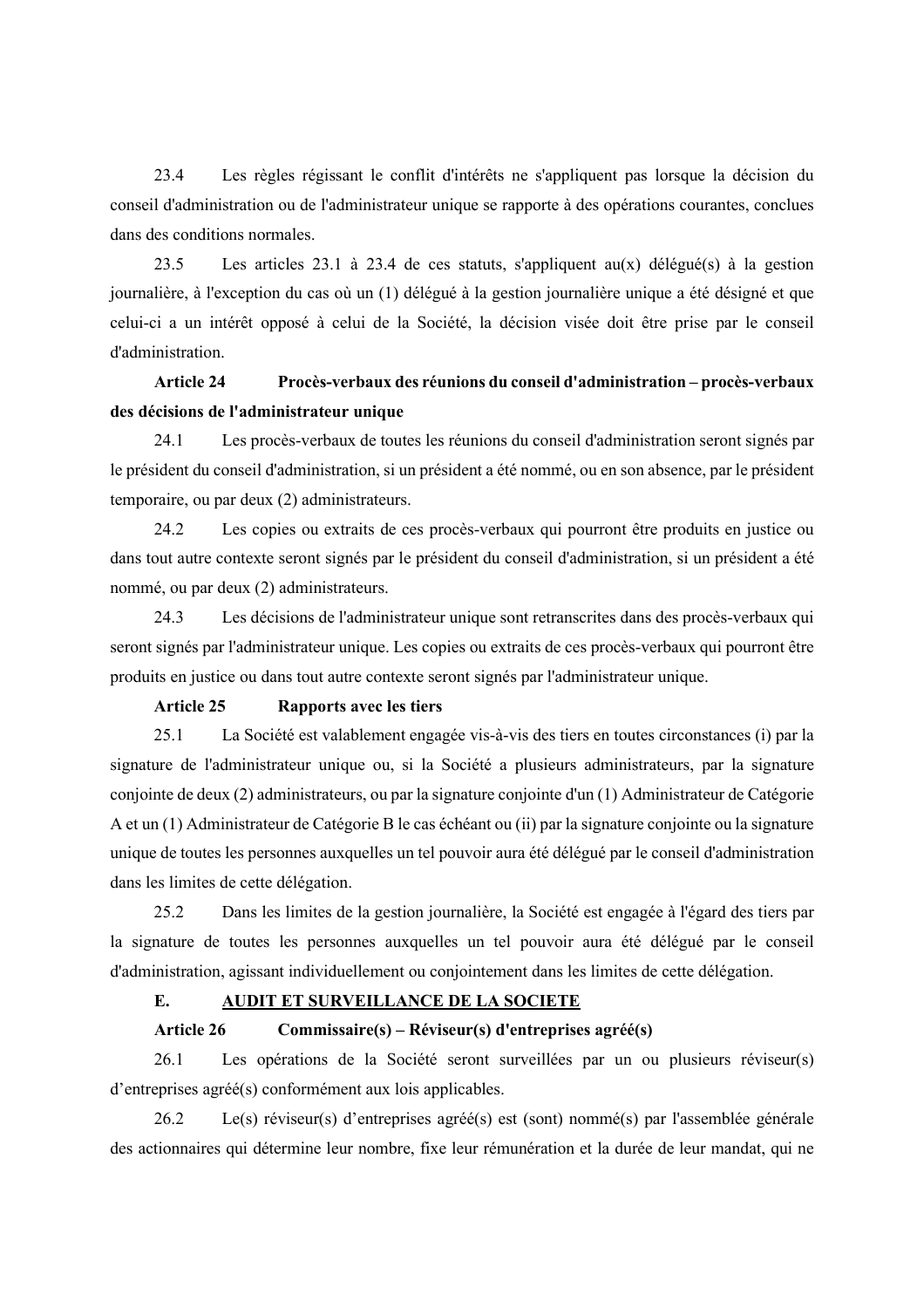peut excéder six (6) ans. Le mandat d'un ancien ou d'un actuel réviseur d'entreprises agréé peut être renouvelé par l'assemblée générale des actionnaires.

26.3 Le réviseur d'entreprises agréé ne pourra être révoqué par l'assemblée générale des actionnaires que pour juste motif ou avec son accord.

# **F. EXERCICE SOCIAL – COMPTES ANNUELS – AFFECTATION DES BENEFICES – ACOMPTES SUR DIVIDENDES**

# **Article 27 Exercice social**

L'exercice social de la Société commence le premier janvier de chaque année et se termine le trente et un décembre de la même année.

# **Article 28 Comptes annuels - Affectation des bénéfices**

28.1 Au terme de chaque exercice social, les comptes sont clôturés et le conseil d'administration dresse un inventaire de l'actif et du passif de la Société, le bilan et le compte de profits et pertes conformément à la loi.

28.2 Sur les bénéfices annuels nets de la Société, cinq pour cent (5%) au moins seront affectés à la réserve légale. Cette affectation cessera d'être obligatoire dès que et tant que le montant total de la réserve légale de la Société atteindra dix pour cent (10%) du capital social de la Société.

28.3 Les sommes apportées à une réserve de la Société peuvent également être affectées à la réserve légale.

28.4 En cas de réduction du capital social, la réserve légale de la Société pourra être réduite en proportion afin qu'elle n'excède pas dix pour cent (10%) du capital social.

28.5 Sur proposition du conseil d'administration, l'assemblée générale des actionnaires décide de l'affectation du solde des bénéfices distribuables de la Société conformément à la Loi et aux présents statuts.

28.6 Les distributions aux actionnaires seront effectuées en proportion du nombre d'actions qu'ils détiennent dans la Société.

# **Article 29 Acomptes sur dividendes - Prime d'émission et primes assimilées**

29.1 Le conseil d'administration peut procéder au paiement d'acomptes sur dividendes conformément aux dispositions de la Loi.

29.2 Toute prime d'émission, prime assimilée ou réserve distribuable peut être librement distribuée aux actionnaires conformément aux dispositions de la Loi et aux présents statuts.

## **G. LIQUIDATION**

## **Article 30 Liquidation**

30.1 En cas de dissolution de la Société, conformément à l'article 3.2 des présents statuts, la liquidation sera effectuée par un ou plusieurs liquidateurs nommés par l'assemblée générale des actionnaires ayant décidé de cette dissolution et qui fixera les pouvoirs et émoluments de chacun des